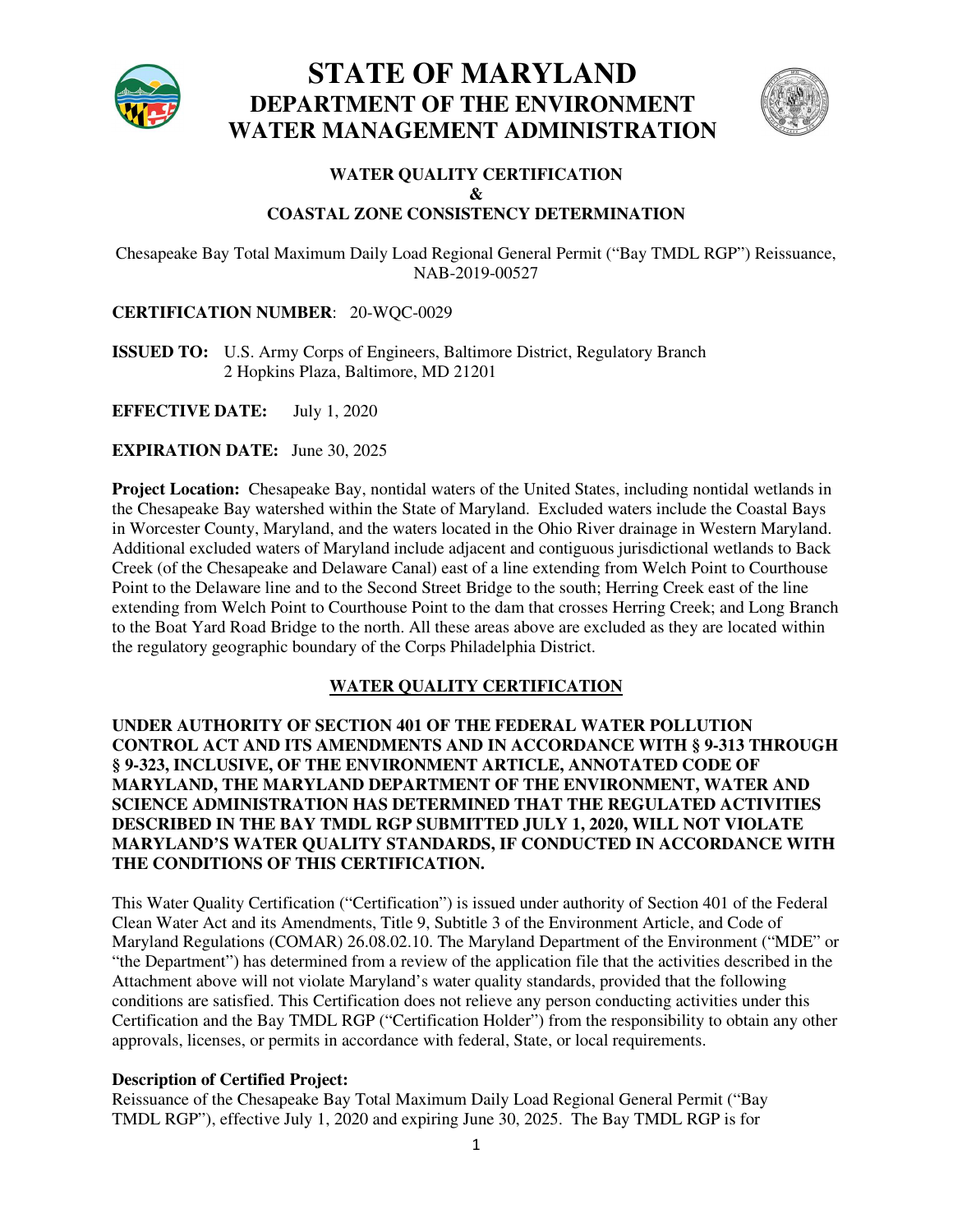#### **Water Quality Certification Number: 20-WQC-0029**

activities in waters of the U.S., including jurisdictional wetlands, that are part of an acceptable watershed strategy, such as a Chesapeake Bay TMDL Watershed Implementation Plan ("WIP"), whose purpose is to identify implementation activities needed to meet nutrient and sediment load reduction targets in accordance with the Chesapeake Bay TMDL. Activities authorized by this Bay TMDL RGP include the retrofit of existing stormwater management facilities, the retrofit and stabilization of existing outfalls, and the restoration and enhancement of nontidal streams and nontidal wetlands. This Bay TMDL RGP provides a streamlined form of Department of the Army ("DA") authorization for activities that provide nutrient and sediment reductions. The development of permit streamlining measures under Section 404 of the Clean Water Act ("CWA") for TMDL implementation activities, including stream restoration activities, supports Chesapeake Bay Executive Order ("EO") 13508 strategy goals for restoring clean water and recovering habitat and EO 13563, Improving Regulation and Regulatory Review. The substantive proposed modifications consist of inclusion of activity-specific limits and requirements for stormwater management facilities, outfall structures, and stream and wetland restoration projects to reduce confusion over threshold and reporting requirements; minor changes to thresholds for individual activities and elimination of thresholds for temporary impacts; clarification of activities requiring U.S Army Corps of Engineers verification with agency coordination; and a requirement for post-construction reporting for all activities.

The Certification Holder subject to this Certification shall comply with the following conditions:

#### **SPECIAL CONDITIONS**

1) The Department may require issuance of an individual water quality certification for an activity otherwise included in this Certification when the Department determines that additional review and conditions may be necessary to ensure that any discharge will not violate water quality standards of waters of this State under COMAR 26.08.02 or other appropriate requirements of state law or regulation. Notwithstanding compliance with the terms and conditions of this Certification, the Department retains discretionary authority to require an individual certification for any project based on concerns for water quality impacts in unique circumstances not previously considered in issuance of the Certification. Circumstances in which this authority may be invoked include but are not limited to: when, on a case-bycase basis, the Department determines that the potential consequences of the proposal warrant individual review; for projects with cumulative environmental impacts that are more than minimal; or where there is a special resource or concern associated with a particular project, which is not addressed with conditions of this Certification and warrants greater review.

2) The Certificate Holder shall meet all performance standards and conditions required by the Department for activities in nontidal waterways, their 100-year floodplains, wetlands, buffers, or expanded buffers to ensure that any discharges which may enter waters of this State will not result in a failure to comply with water quality standards in COMAR 26.08.02. or other water quality requirements of state law or regulation.

3) Temporary impacts to nontidal wetlands shall be restored to pre-existing contours and elevations and previous conditions with at least the same nontidal wetland acreage and equivalent function as indicated by a return to the same wetland type.

4) The project shall result in a net positive or overall uplift to ensure that existing designated uses of waters of this State are maintained or enhanced, based on all qualifying pre-and post-construction assessment requirements and criteria as specified by the Department for waters of this State.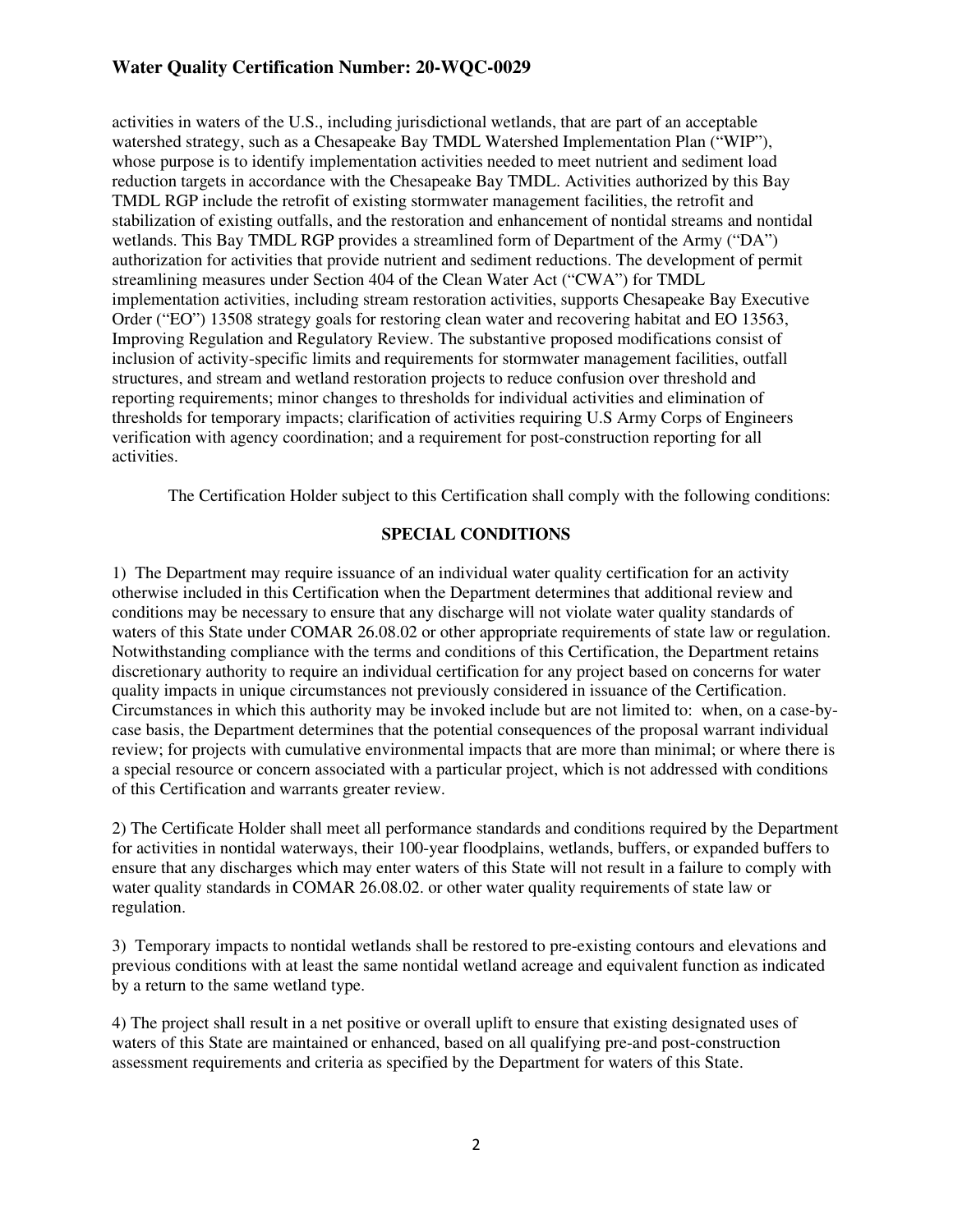## **Water Quality Certification Number: 20-WQC-0029**

5) The Certification Holder shall comply with monitoring required by any Department authorization to ensure that water quality standards for waters of this State are met, in addition to monitoring required in the Bay TMDL RGP.

6) The Certification Holder shall follow remedial measures required by the Department to ensure that the project is in compliance with water quality standards when:

- a) Conditions or performance standards required under this Certification or any Departmental authorizations are not met; or
- b) The Department determines that water quality standards may not be met at the project site.

7) The Corps of Engineers shall notify MDE at least 90 days prior to any proposed modifications of this Bay TMDL RGP that could result in activities that may impact the quantity or quality of any discharges affecting compliance with the conditions of this Certification or Maryland water quality standards.

8) If the Department determines that State water quality standards or other water quality requirements of state law or regulation are not being met, or that State or federal law is being violated, or that further conditions are necessary to assure compliance with such standards, requirements, or laws, the Department may reevaluate and modify this Certification to include conditions appropriate to assure compliance with such standards, requirements, and laws.

#### **GENERAL CONDITIONS**

1) Activities which result in an earth disturbance subject to the requirements in Annotated Code of Maryland, Environment Article, Title 4 and COMAR 26.17.01 shall have an erosion and sediment control plan approved by the appropriate approval authority, including following the stabilization requirements set forth in COMAR 26.17.01.07 and "2011 Maryland Standards and Specifications for Soil Erosion and Sediment Control," as may be amended.

2) The disturbance of the bottom of the water and sediment transport into adjacent State waters shall be minimized. The Certification Holder shall obtain and certify compliance with a grading and sediment control plan, which has been approved by the approving authority. The approved plans shall be available at the project site during all phases of construction.

3) Instream Construction Prohibition: To protect important aquatic species, activities within stream channels are prohibited as determined by the classification of the stream (COMAR 26.08.02.08). Instream work may not be conducted from: for Use III waters October 1 through April 30, inclusive; for Use IV waters March 1 through May 31; inclusive; for all other waters from March 1 through June 15, inclusive, of any year or as stipulated in the Department's authorization.

4) The regulated activity shall be conducted so as not to restrict or impede the:

- (a) Movement of wildlife indigenous to the nontidal wetlands or adjacent water, or
- (b) Passage of normal or expected high water flows;

5) The Certification Holder shall obtain any and all additional authorizations or approvals, including selfcertifying General Permits issued by MDE, and shall comply with all conditions of such authorizations.

6) This Certification does not obviate the need to obtain required authorizations or approvals from other State, federal or local agencies as required by law.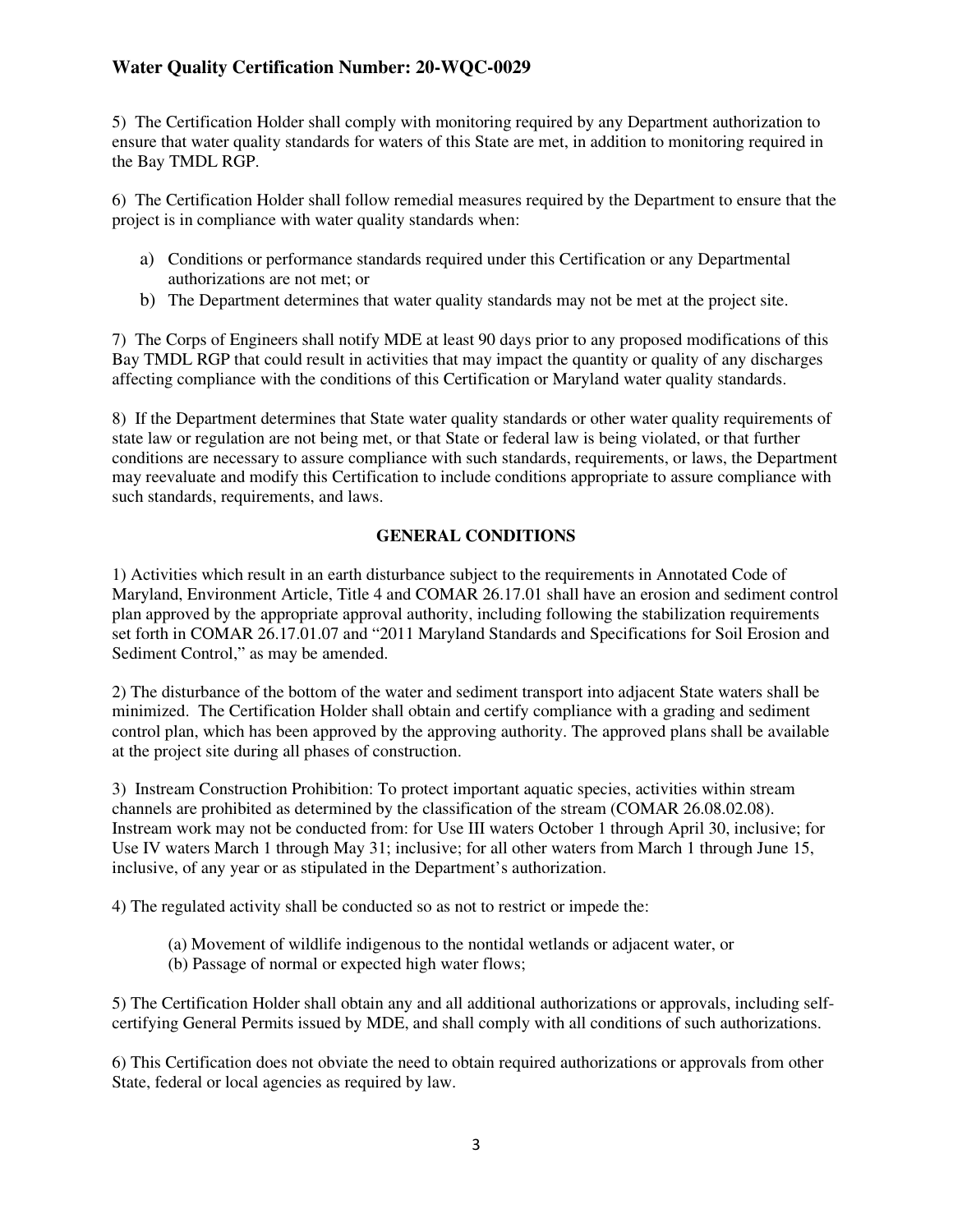## **Water Quality Certification Number: 20-WQC-0029**

7) The proposed project shall be constructed in accordance with the approved final plan and its approved revisions.

8) All fill and construction materials not used in the project shall be removed and disposed of in a manner which will prevent their entry into waters of this State.

9) This Certification does not authorize any injury to private property, any invasion of rights, or any infringement of federal, state, or local laws or regulations.

10) The Certification Holder shall allow authorized representatives of the Department access to the site of authorized activities during normal business hours to conduct inspections and evaluations of the operations and records necessary to assure compliance with this Certification.

Failure to comply with these conditions shall constitute reason for MDE to suspend or revoke the Certification Holder's authorization to conduct activities under this Certification may subject the Certification Holder to criminal and/or civil penalties or other enforcement action in accordance with applicable law.

#### **COASTAL ZONE CONSISTENCY**

**BASED ON THE AFOREMENTIONED CONDITIONS, THE DEPARTMENT HAS DETERMINED THAT THE ACTIVITIES IN THE BAY TMDL RGP, SUBMITTED JULY 1, 2020, IS CONSISTENT WITH THE STATE'S FEDERALLY APPROVED COASTAL ZONE MANAGEMENT PROGRAM, AS REQUIRED BY SECTION 307 OF THE FEDERAL COASTAL ZONE MANAGEMENT ACT OF 1972, AS AMENDED.** 

CERTIFICATION APPROVED: DATE:

 $122$ 

7/10/2020

D. Lee Currey **Director** Water and Science Administration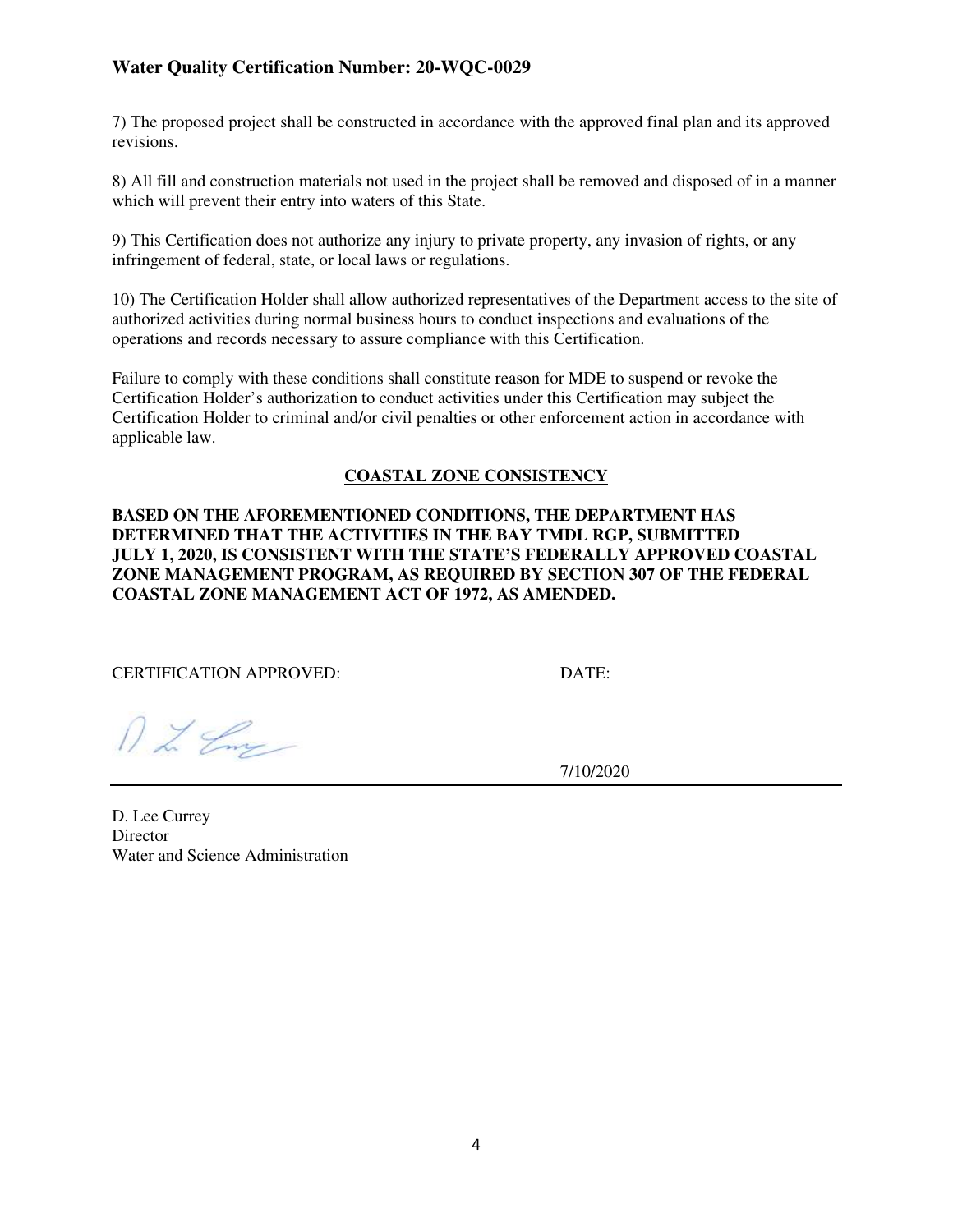

COMMONWEALTH of VIRGINIA

DEPARTMENT OF ENVIRONMENTAL QUALITY Street address: 1111 East Main Street, Suite 1400, Richmond, Virginia 23219 Mailing address: P.O. Box 1105, Richmond, Virginia 23218 www.deq.virginia.gov

Matthew J. Strickler Secretary of Natural Resources

June 29, 2020

Mr. Daniel P. Swenson Chief, Regulatory Branch Baltimore District, U. S. Army Corps of Engineers 2 Hopkins Plaza Baltimore, MD 21201-2930

## RE: Final Section 401 Certification of 2020 Chesapeake Bay Total Maximum Daily Load Regional General Permit (TMDL RGP)

Dear Mr. Swenson,

Provided herein is the Commonwealth of Virginia's decision with regard to Section 401 Water Quality Certification for activities authorized by the U. S. Army Corps of Engineers (the Corps) Chesapeake Bay Total Maximum Daily Load Regional General Permit (TMDL RGP) including conditions, as public noticed by the Corps, Baltimore District on December 9, 2019.

Pursuant to 40 CFR 121.2 (a)(2) and (3), the Virginia Department of Environmental Quality (DEQ) on behalf of the State Water Control Board (the Board) has examined (i) this RP and its conditions and (ii) other decision documents provided by the Corps to base its certification. Accordingly, the Board finds that there is a reasonable assurance that the activities permitted under this Corps' regional permit, including its conditions, will be conducted in a manner that will not violate applicable water quality standards, provided permittees comply with all applicable requirements of the TMDL RGP.

Further, pursuant to Virginia Water Protection (VWP) Permit Regulation 9VAC25-210- 130 H, the Board is issuing this final §401 Water Quality Certification as meeting the requirements of the VWP regulation after having advertised and accepted public comment for 30 days on our intent to provide this certification. The public comment period began on May 13, 2020 and ended on June 12, 2020. No comments were received.

The final review for consistency with Virginia's Coastal Zone Management (CZM) Program pursuant to the federal Coastal Zone Management Act of 1972, as amended, was

David K. Paylor **Director** 

(804) 698-4000 1-800-592-5482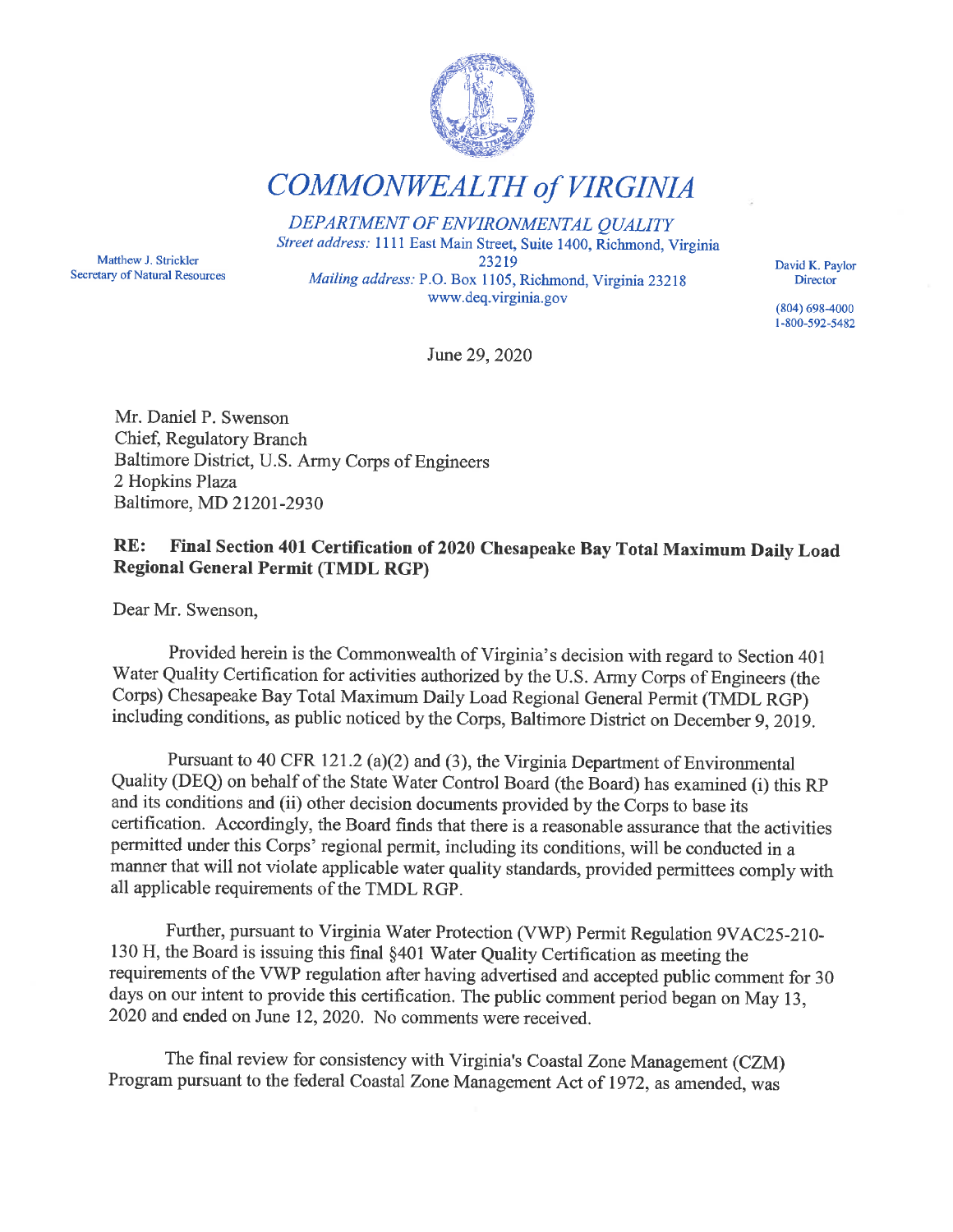Mr. Daniel P. Swenson June 29, 2020

completed on June 8, 2020. A map depicting those localities within the coastal zone can be found at:

https://www.deq.virginia.gov/Programs/CoastalZoneManagement/DescriptionBoundary.aspx. Questions regarding federal consistency with CZM should be directed to Bettina Rayfield at (804) 698-4204 or **bettina**.rayfield@deq.virginia.gov.

Please do not hesitate to contact Dave Davis (804) 698-4105 or dave.davis@deq.virginia.gov if you have any questions regarding this Section 401 Water Quality Certification.

Sincerely,

Melance Daverport

Melanie D. Davenport Director, Water Permitting Division

CC: Ms. Bettina Sullivan, DEQ Office of Environmental Impact Review Ms. Erica Schmidt, Baltimore District Army Corps of Engineers Mr. Tom Walker, Norfolk District Army Corps of Engineers Mr. Tony Watkinson; Chief, Habitat Division, Virginia Marine Resources Commission DEQ Regional VWPPP Managers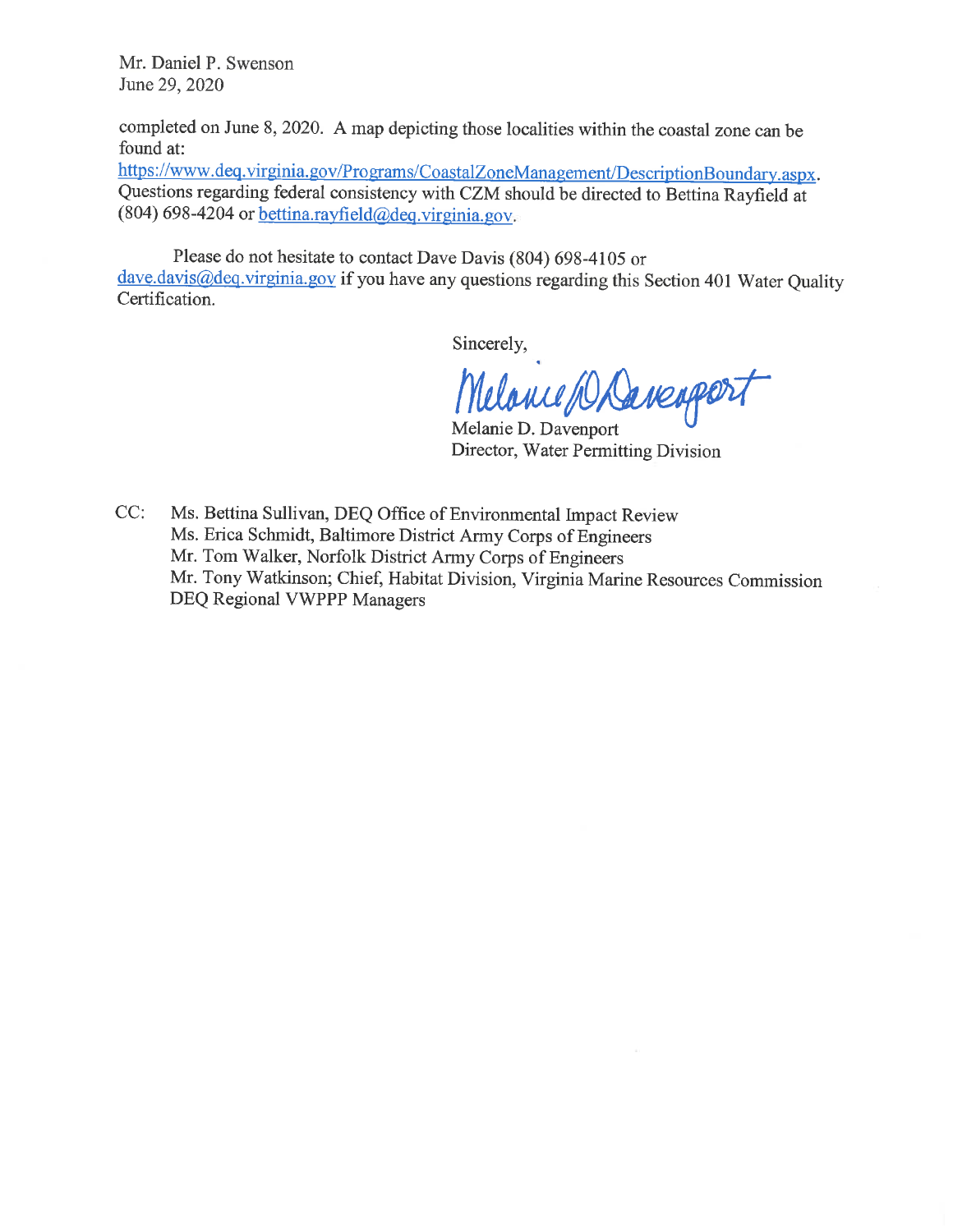

*COMMONWEALTH of VIRGINIA*

*DEPARTMENT OF ENVIRONMENTAL QUALITY Street address:* 1111 East Main Street, Suite 1400, Richmond, VA 23219 *Mailing address:* P.O. Box 1105, Richmond, Virginia 23218 www.deq.virginia.gov

David K. Paylor Director

(804) 698-4000 1-800-592-5482

June 8, 2020

Ms. Erica Schmidt U.S. Army Corps of Engineers Regulatory, Maryland Section Southern Email: Erica.Schmidt@usace.army.mil

RE: Federal Consistency Determination: Regional General Permit for Chesapeake Bay Total Maximum Daily Load (TMDL) Activities (DEQ 20-050F).

Dear Ms. Schmidt:

Matthew J. Strickler Secretary of Natural Resources

The Commonwealth of Virginia has completed its review of the Draft Regional General Permit for Chesapeake Bay Total Maximum Daily Load Activities submitted by the U.S. Army Corps of Engineers (Corps) Baltimore District for the Commonwealth's review and concurrence under the federal consistency regulations of the Coastal Zone Management Act (CZMA). The Department of Environmental Quality (DEQ) is responsible for coordinating Virginia's review of consistency determinations and responding on behalf of the Commonwealth. This letter is in response to the draft regional general permit (effective date July 1, 2020) that was received by DEQ on April 14, 2020. The following agencies and localities participated in this review:

> Department of Environmental Quality Department of Conservation and Recreation Department of Game and Inland Fisheries Department of Health Department of Historic Resources Virginia Institute of Marine Science Fairfax County

Arlington County, Virginia Marine Resources Commission, Northern Virginia Regional Commission also were invited to comment.

## **PROJECT DESCRIPTION**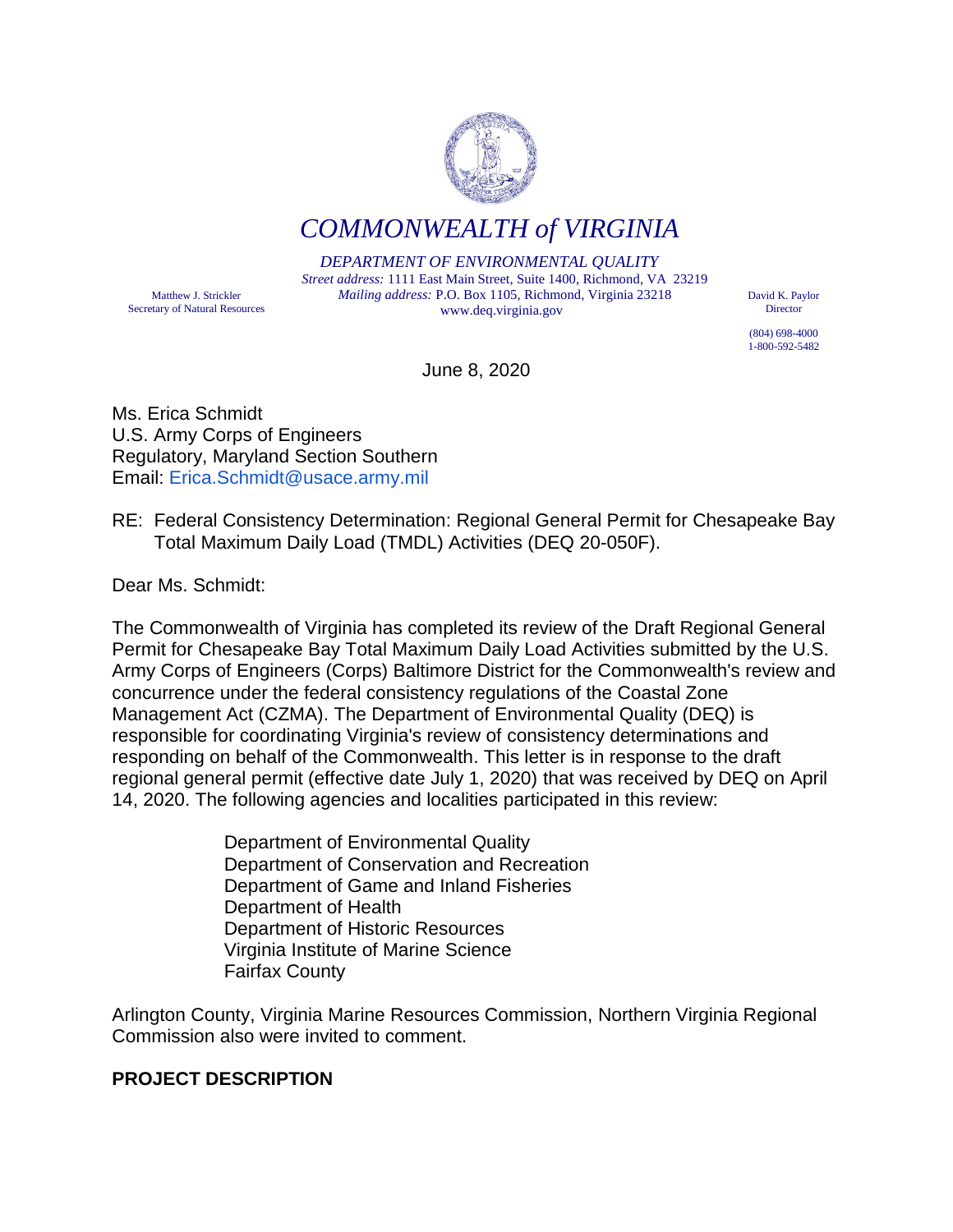The Baltimore District of the U.S. Army Corps of Engineers (Corps) is reissuing the Chesapeake Bay Total Maximum Daily Load Regional General Permit (Bay TMDL RGP) for activities in waters of the U.S., including jurisdictional wetlands that are part of an acceptable watershed strategy, such as a Chesapeake Bay TMDL Watershed Implementation Plan (WIP). The purpose of the Chesapeake Bay TMDL WIP is to identify implementation activities needed to meet nutrient and sediment load reduction targets in accordance with the Chesapeake Bay TMDL. Activities authorized by this Bay TMDL RGP include the retrofit of existing stormwater management facilities, the retrofit and stabilization of existing outfalls, and the restoration and enhancement of nontidal streams and nontidal wetlands. The Bay TMDL RGP provides a streamlined form of Corps activities that provide nutrient and sediment reductions. Applicable waters include nontidal waters and nontidal wetlands in the Chesapeake Bay watershed within the State of Maryland, the District of Columbia, Fort Belvoir, Fort Myer, and the Pentagon in Virginia.

## **FEDERAL CONSISTENCY UNDER THE COASTAL ZONE MANAGEMENT ACT**

Pursuant to the Coastal Zone Management Act of 1972, as amended, activities both within and outside of the Commonwealth's designated coastal zone with reasonably foreseeable effects on any coastal uses or resources resulting from a Federal agency activity (15 CFR Part 930, Subpart C) must be consistent to the maximum extent practicable with Virginia's Coastal Zone Management (CZM) Program. The Virginia CZM Program consists of a network of programs administered by several agencies. DEQ coordinates the review of FCDs with agencies administering the enforceable policies of the Virginia CZM Program.

## **PUBLIC PARTICIPATION**

In accordance with 15 CFR §930.2, a public notice of this proposed action was published in the DEQ Office of Environmental Impact Review Program Newsletter and on the DEQ website from April 21, 2020 to May 18, 2020. No public comments were received in response to the notice.

## **FEDERAL CONSISTENCY CONCURRENCE**

The FCD states that the project is consistent to the maximum extent practicable with the enforceable policies of the Virginia CZM Program. The reviewing agencies that are responsible for the administration of the enforceable policies generally agree with the FCD. Based on the review of the FCD and the comments submitted by agencies administering the enforceable policies of the Virginia CZM Program, DEQ concurs that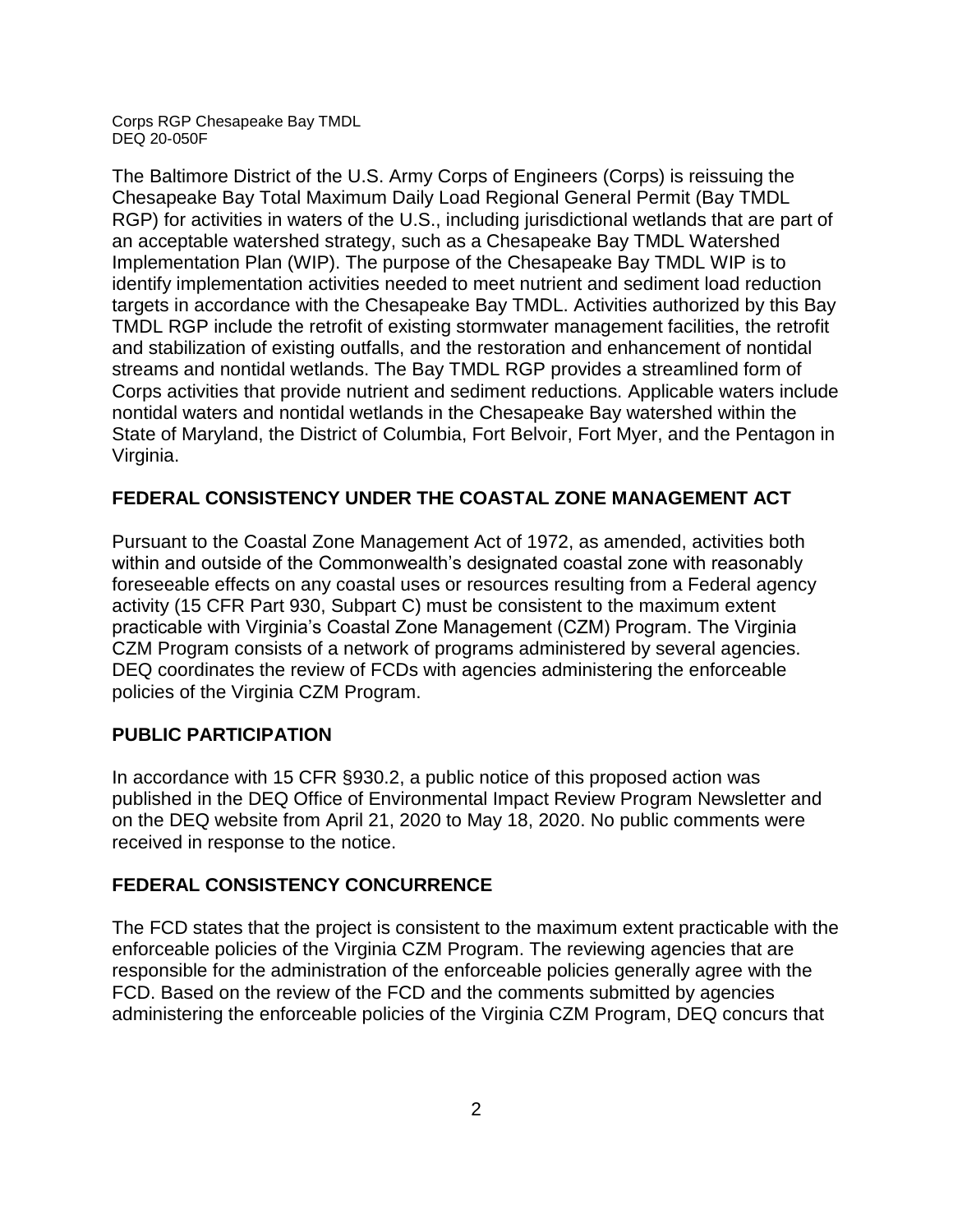the proposed project is consistent with the Virginia CZM Program, provided all applicable permits and approvals are obtained as described below. However, other state approvals which may apply to this project are not included in this FCD. Therefore, the Corps must also ensure that this project is constructed and operated in accordance with all applicable federal, state and local laws and regulations.

# **ANALYSIS OF ENFORCEABLE POLICIES**

The analysis which follows responds to the discussion of the enforceable policies of the Virginia CZM Program that apply to this project and review comments submitted by agencies that administer these enforceable policies.

**1. Air Pollution Control.** The TMDL RGP does not address air quality impacts.

**1(a) Agency Jurisdiction.** The DEQ air program implements the federal Clean Air Act to provide a legally enforceable State Implementation Plan for the attainment and maintenance of the National Ambient Air Quality Standards. This program is administered by the State Air Pollution Control Board at DEQ (Virginia Code §10-1.1300 through §10.1- 1320).

**1(b) Ozone Status.** According to the DEQ Air Division, the project site is located in an ozone nonattainment area and an emission control area for volatile organic compounds (VOCs) and oxides of nitrogen  $(NO_x)$ , which are contributors to ozone pollution.

## **1(c) Requirements.**

**1(c)(i) Fugitive Dust.** During land-disturbing activities, fugitive dust must be kept to a minimum by using control methods outlined in 9VAC5-50-60 *et seq*. of the Regulations for the Control and Abatement of Air Pollution. These precautions include, but are not limited to, the following:

- Use, where possible, of water or suitable chemicals for dust control during the proposed demolition and construction operations and from material stockpiles;
- Installation and use of hoods, fans and fabric filters to enclose and vent the handling of dusty materials;
- Covering of open equipment for conveying materials; and
- Prompt removal of spilled or tracked dirt or other materials from paved streets and removal of dried sediments resulting from soil erosion.

**1(c)(ii) Asphalt Paving.** In accordance with 9VAC5-45-760 *et seq*., there are limitations on the use of "cut-back" (liquefied asphalt cement, blended with petroleum solvents)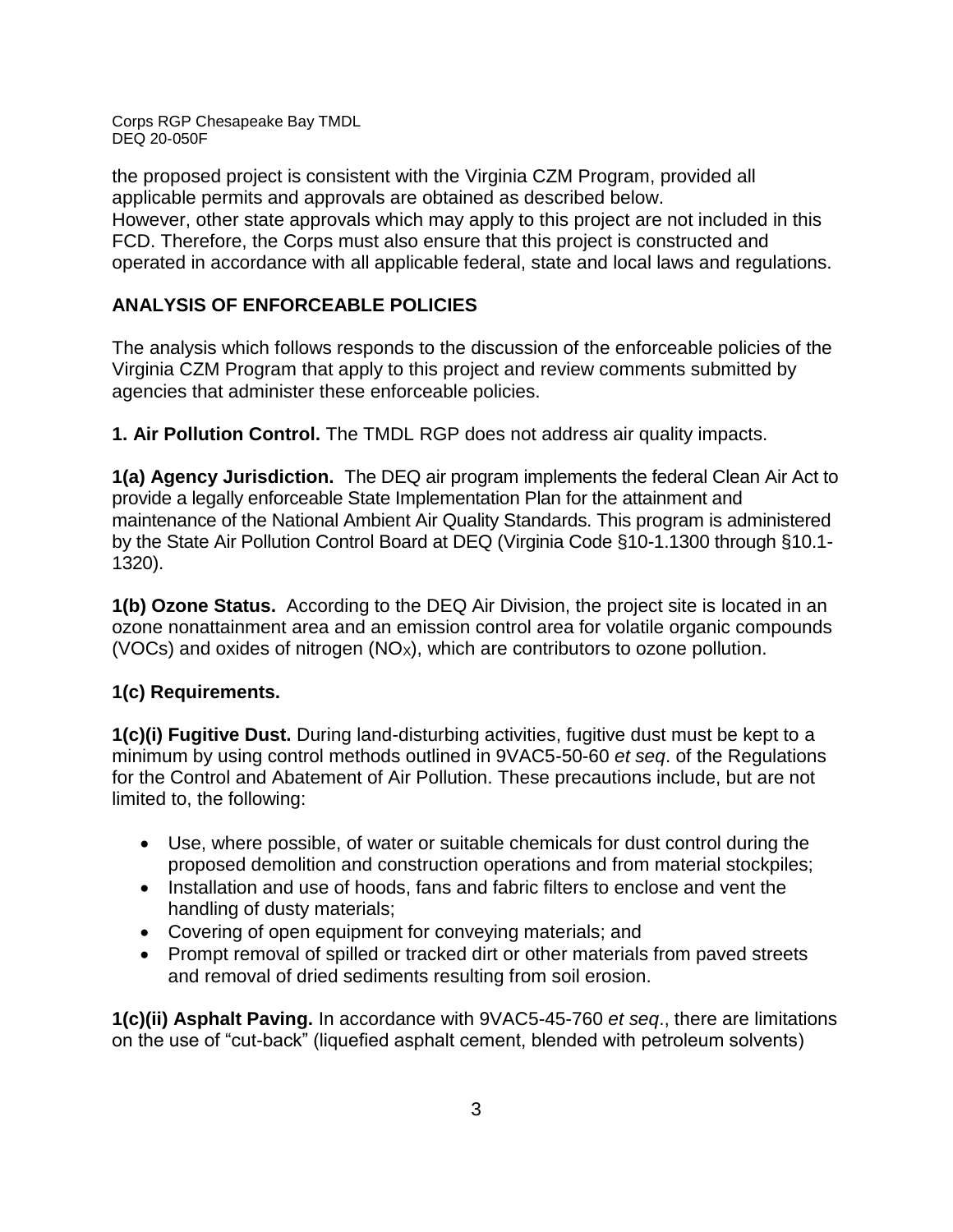that may apply to paving activities associated with the project. The asphalt must be "emulsified" (predominantly cement and water with a small amount of emulsifying agent) except when specified circumstances apply. Moreover, there are time-of-year restrictions on its use during the months of April through October in VOC emission control areas.

**1(c)(iii) Open Burning.** If project activities change to include the burning of vegetative debris, this activity must meet the requirements under 9VAC5-130 *et seq.* of the regulations for open burning, and it may require a permit. The regulations provide for, but do not require, the local adoption of a model ordinance concerning open burning. Contact officials with the locality to determine what local requirements, if any, exist.

**1(c)(iv) Fuel-Burning Equipment.** Fuel-burning equipment (boilers, generators, compressors, etc.) or any other air-pollution-emitting equipment may be subject to registration or permitting requirements.

**1(d) Agency Recommendation.** DEQ recommends that the responsible agent use all necessary precautions to restrict the emissions of VOCs and  $NO<sub>X</sub>$  during construction.

**1(e) Conclusion.** Provided the RGP complies with applicable requirements, it would be consistent to the maximum extent practicable with the air pollution control enforceable policy of the Virginia CZM Program.

**2. Coastal Lands Management.** The TMDL RGP does not address impacts Chesapeake Bay Preservation Areas.

**2(a) Agency Jurisdiction.** The DEQ Local Government Assistance Program (LGAP) administers the coastal lands management enforceable policy through the Chesapeake Bay Preservation Act (Bay Act) (Virginia Code §62.1-44.15 *et seq*.) and Chesapeake Bay Preservation Area Designation and Management Regulations (Regulations) (9VAC 25-830-10 *et seq*.).

**2(b) Chesapeake Bay Preservation Areas.** In Arlington and Fairfax Counties, the areas protected by the Chesapeake Bay Preservation Act (CBPA), as locally implemented, require conformance with performance criteria. These areas include Resource Protection Areas (RPAs) and Resource Management Areas (RMAs) as designated by the local governments. RPAs include tidal wetlands, certain non-tidal wetlands, and tidal shores. RPAs also include a 100-foot vegetated buffer area located adjacent to and landward of these features and along both sides of any water body with perennial flow. RMAs in Arlington and Fairfax Counties, which require less stringent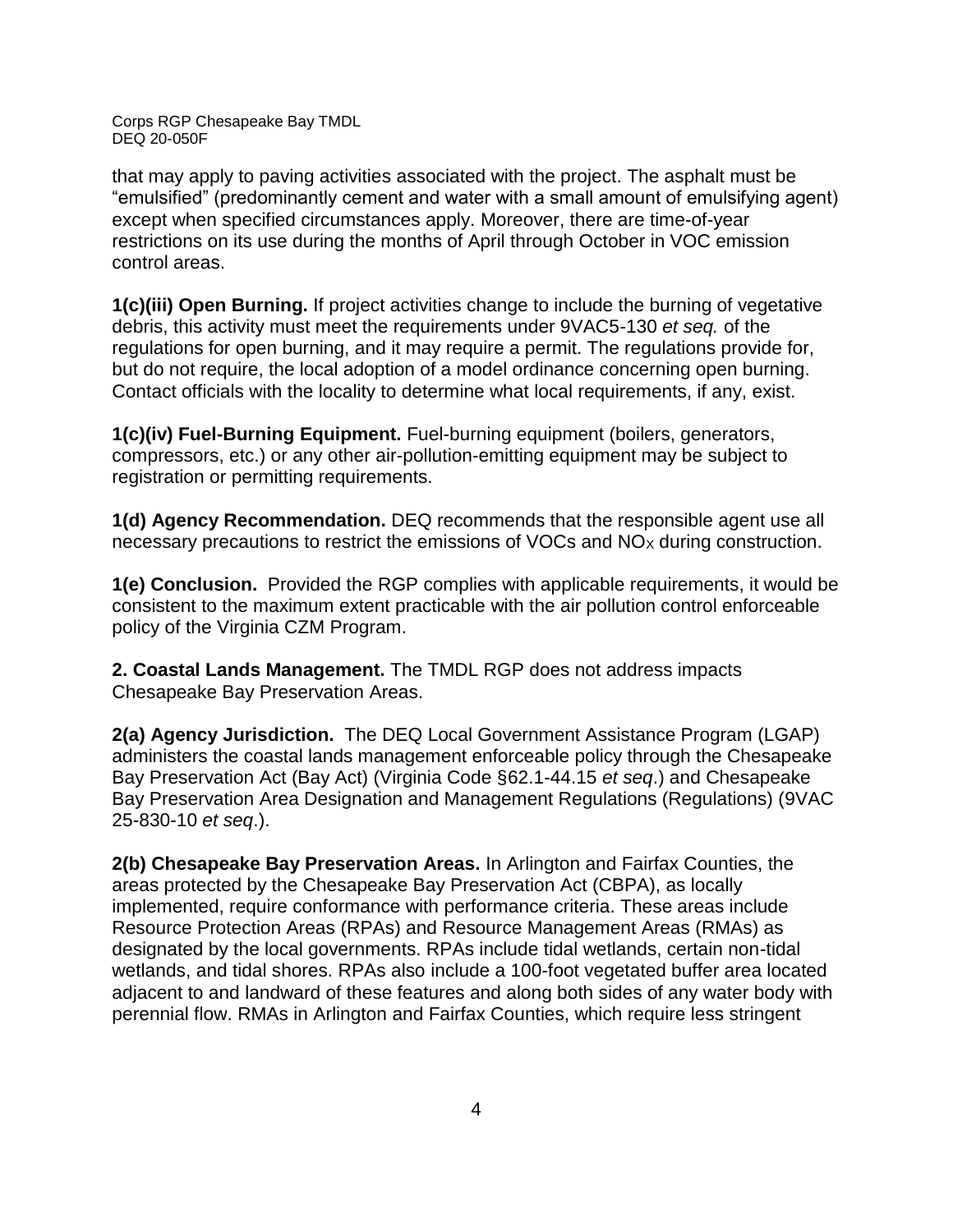performance criteria than RPAs, are jurisdiction-wide and include all lands outside of RPAs.

**2(c) Requirements.** Under the Federal Consistency Regulations of the Coastal Zone Management Act of 1972, federal actions in Virginia must be conducted in a manner "consistent to the maximum extent practicable" with the enforceable policies of the Virginia Coastal Management Program. The Coastal Lands Management enforceable policy is administered through the Chesapeake Bay Preservation Act and Regulations.

Federal actions on installations located within Tidewater Virginia are required to be consistent with the performance criteria of the Regulations on lands analogous to locally designated RPAs and RMAs, as provided in 9VAC25-830-130 and 140 of the Regulations, including compliance with the requirements of the Virginia Erosion and Sediment Control Handbook, and stormwater management criteria consistent with water quality protection provisions of the Virginia Stormwater Management Regulations. For land disturbance over 2,500 square feet, the project must comply with the requirements of the Virginia Erosion and Sediment Control Handbook. 9VAC25-830-130 of the Regulations specifically requires all proposed land development activities to meet the following three specific performance criteria: 1) no more land shall be disturbed than is necessary to provide for the proposed use or development; 2) indigenous vegetation shall be preserved to the maximum extent practicable, consistent with the use or development proposed; and 3) land development shall minimize impervious cover consistent with the proposed use or development.

**2(d) Conclusion.** Provided the above-referenced requirements are satisfied, the RGP would be consistent to the maximum extent practicable with the coastal lands management enforceable policy of the Virginia CZM Program.

**3. Non-point Source Pollution Control.** The TMDL RGP (page 20) states that appropriate soil erosion and sediment control measures, practices, and devices must be used and maintained in effective operating condition during construction, to reduce erosion and retain sediment on-site during and after construction.

**3(a) Agency Jurisdiction.** The DEQ Office of Stormwater Management (OSM) administers the Virginia Erosion and Sediment Control Law and Regulations (VESCL&R) and the Virginia Stormwater Management Law and Regulations (VSWML&R). Also, DEQ is responsible for the issuance, denial, revocation, termination and enforcement of the Virginia Stormwater Management Program (VSMP) General Permit for Stormwater Discharges from Construction Activities related to municipal separate storm sewer systems (MS4s) and construction activities for the control of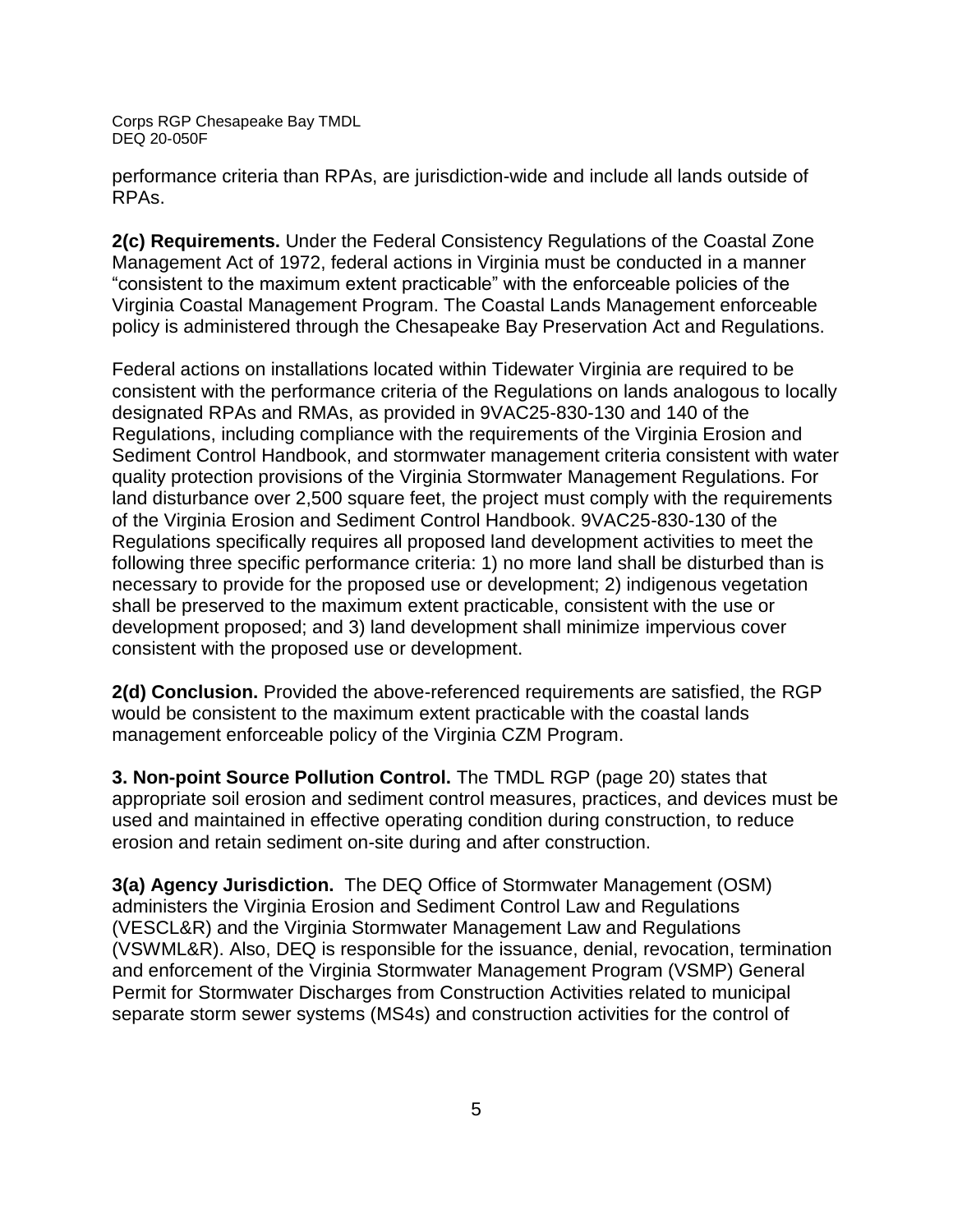stormwater discharges from MS4s and land-disturbing activities under the Virginia Stormwater Management Program.

## **3(b) Requirements.**

**3(b)(i) Erosion and Sediment Control and Stormwater Management Plans.** The applicant and its authorized agents conducting regulated land-disturbing activities on private and public lands in the state must comply with VESCL&R and VSWML&R, including coverage under the general permit for stormwater discharge from construction activities, and other applicable federal nonpoint source pollution mandates (e.g. Clean Water Act-Section 313, federal consistency under the Coastal Zone Management Act). Clearing and grading activities, installation of staging areas, parking lots, roads, buildings, utilities, borrow areas, soil stockpiles, and related land-disturbing activities that result in the total land disturbance of equal to or greater than 1 acre or 2,500 square feet in Chesapeake Bay Preservation Area would be regulated by *VESCL&R*. Accordingly, the applicant must prepare and implement an erosion and sediment control (ESC) plan to ensure compliance with state law and regulations. Land-disturbing activities that result in the total land disturbance of equal to or greater than 2,500 square feet in Chesapeake Bay Preservation Area would be regulated by VSWML and regulations. Accordingly, the applicant must prepare and implement a Stormwater Management (SWM) plan to ensure compliance with state law and regulations. The ESC/SWM plan is submitted to the DEQ regional office that serves the area where the project is located for review for compliance. The applicant is ultimately responsible for achieving project compliance through oversight of on-site contractors, regular field inspection, prompt action against non-compliant sites, and other mechanisms consistent with agency policy (VESCL 62.1-44.15 *et seq*.).

**3(b)(ii) General Permit for Stormwater Discharges from Construction Activities** 

**(VAR10).** The operator or owner of a construction project involving land-disturbing activities equal to or greater than one acre is required to register for coverage under the General Permit for Discharges of Stormwater from Construction Activities and develop a project-specific SWPPP. The SWPPP must be prepared prior to submission of the registration statement for coverage under the general permit and the SWPPP must address water quality and quantity in accordance with the VSMP Permit Regulations. General information and registration forms for the General Permit are available on DEQ's website at http://www.deq.virginia.gov/Programs/Water/StormwaterManagement /VSMPPermits/ConstructionGeneralPermit.aspx (Reference: VSWML 62.1-44.15 *et seq*.; VSMP Permit Regulations 9VAC 25-880 *et seq*.).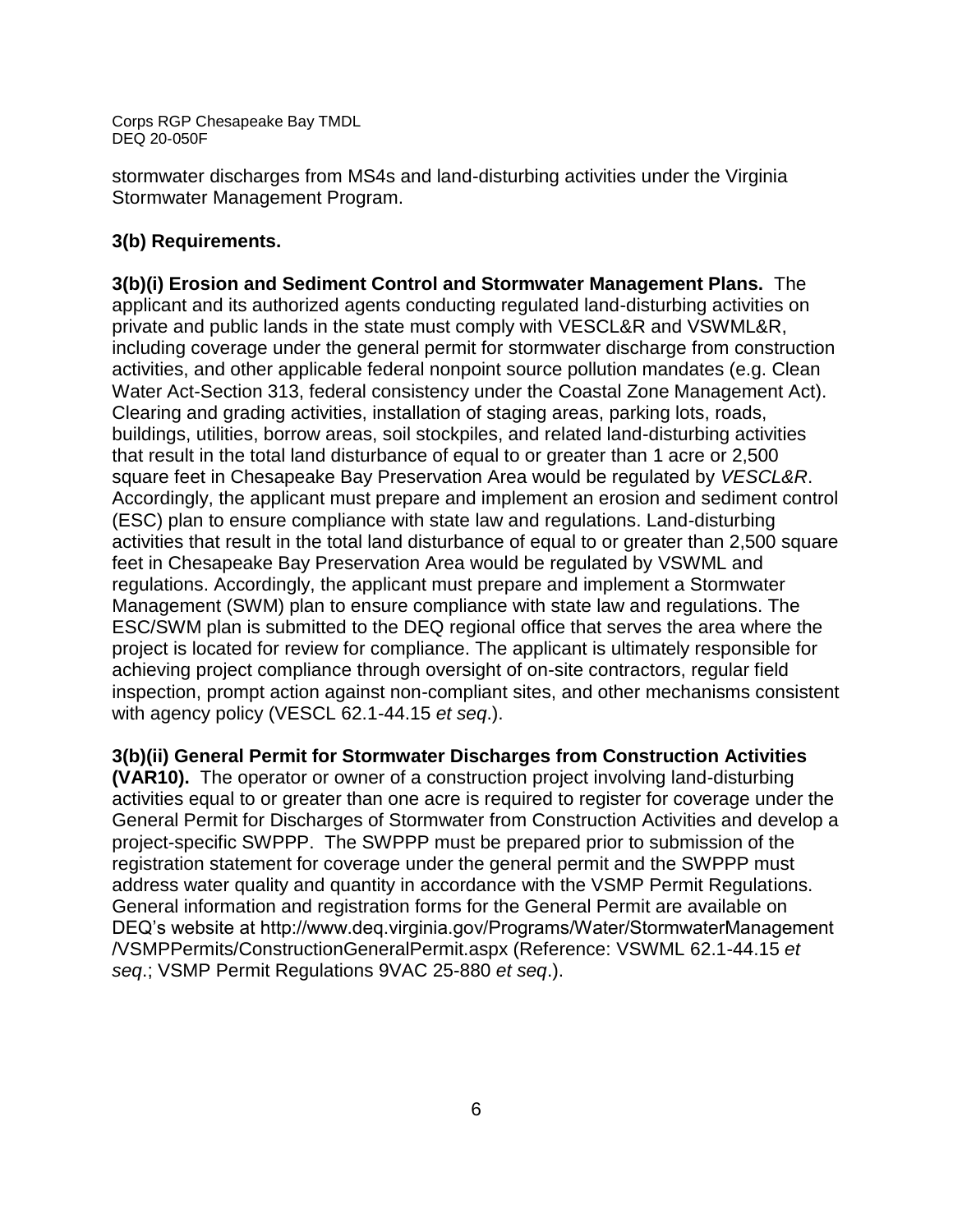**3(c) Conclusion.** Provided the RGP adheres to the applicable requirements, it would be consistent to the maximum extent practicable with the nonpoint pollution control policy of the Virginia CZM Program.

**4. Fisheries Management.** The TMDL RGP (page 18) states that the Corps completed Essential Fish Habitat (EFH) and Fish and Wildlife Coordination Act coordination and received a no effect determination.

**4(a) Agency Jurisdiction.** The fisheries management enforceable policy is administered by the Virginia Marine Resources Commission (VMRC) (Virginia Code § 28.2-200 to § 28.2-713) and the Department of Game and Inland Fisheries (DGIF) (Virginia Code § 29.1-100 to § 29.1-570). In addition, the Virginia Department of Health (VDH) Division of Shellfish Sanitation (DSS) is responsible for protecting the health of the consumers of molluscan shellfish and crustacea by ensuring that shellfish growing waters are properly classified for harvesting, and that molluscan shellfish and crustacea processing facilities meet sanitation standards.

**4(b) Agency Recommendations.** DGIF recommends that in the spirit of the Fish and Wildlife Coordination Act, the following sections be updated as depicted below:

 VIII. Permit Application, D. Endangered Species Correspondence: Include the following contact information for DGIF and a link to DGIF's information system be provided similarly to the way it is provided for U.S. Fish and Wildlife Service (FWS):

Virginia Department of Game and Inland Fisheries Environmental Services Section Frances Greenway, 804-367-4335 Virginia Fish and Wildlife Information Service [\(VAFWIS\)](https://vafwis.dgif.virginia.gov/fwis/)

• IX. General Conditions, 21. Endangered Species: Add a general condition requiring applicants or the Corps project manager adhere to the attached guidance (Resource Protection Recommendations) and coordinate with DGIF as indicated. DGIF's Environmental Services Section, in lieu of the Nongame Taxonomic Expert, may be contacted by the Corps if a listed species is documented from within the project area.

**4(c) Conclusion.** Assuming the Corps reviews DGIF's data and coordinates with DGIF per the attached Resource Protection Recommendations and the recommendations above, the RGP would be consistent with the fisheries management enforceable policy of the Virginia CZM Program.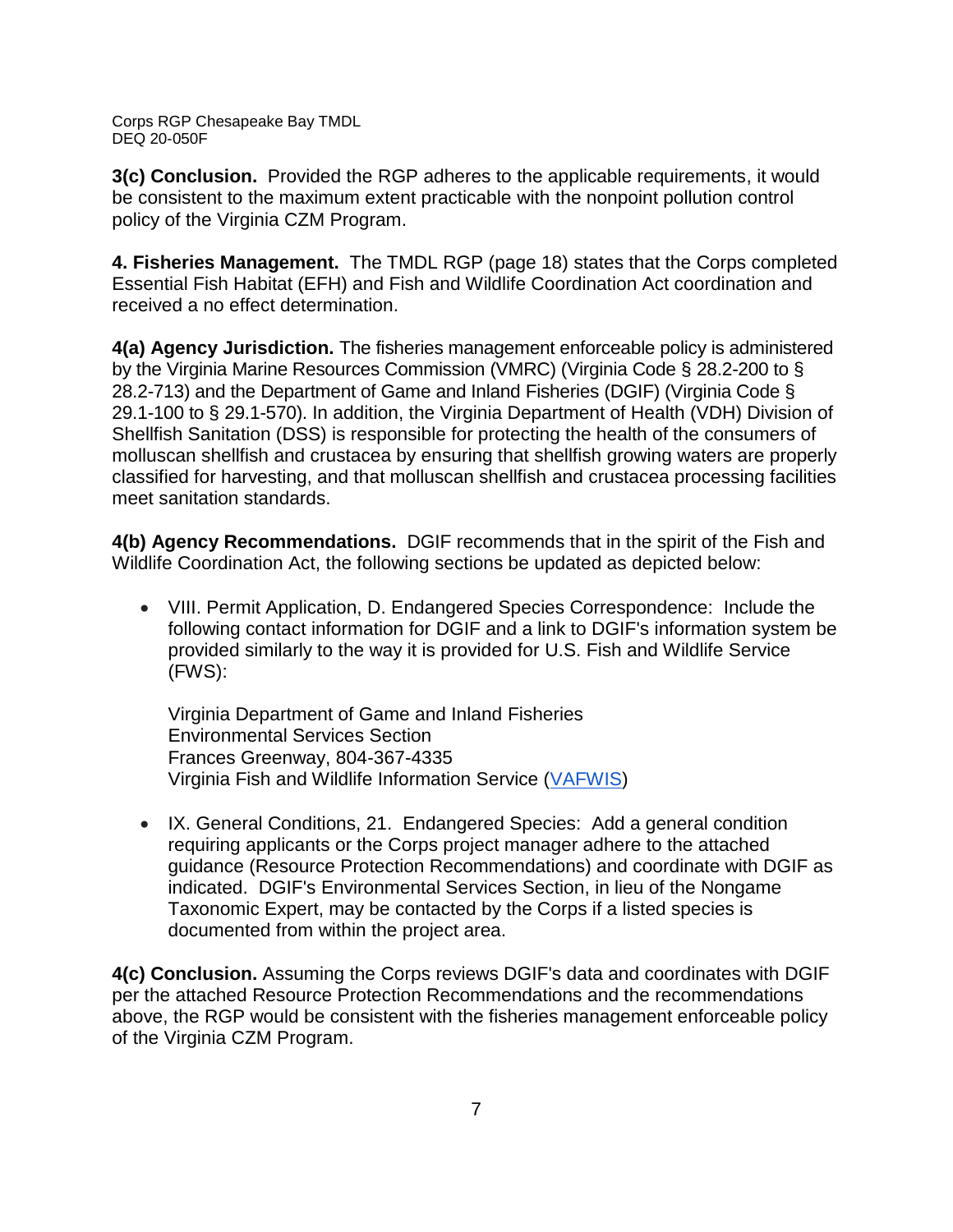**5. Wetlands Management.** The TMDL RGP (page 18) states that the listed activities authorize the discharge of dredged or fill material into waters of the U.S., including jurisdictional wetlands, where the activity is part of an acceptable watershed strategy, such as a Chesapeake Bay TMDL Watershed Implementation Plan (WIP), whose purpose is to identify implementation activities needed to meet nutrient and sediment load reduction targets.

**5(a) Agency Jurisdiction.** The wetlands management enforceable policy is administered by the Virginia Marine Resources Commission (tidal wetlands) (Virginia Code §28.2-1301 through 28.2-1320) and the Department of Environmental Quality through the Virginia Water Protection (VWP) Permit Program (tidal and non-tidal wetlands) (Virginia Code §62.1-44.15:20 and Water Quality Certification pursuant to Section 401 of the Clean Water Act).

**5(b) Agency Findings.** The DEQ Office of Wetlands and Stream Protection (OWSP) states that the Virginia Water Protection Permit Program (VWPPP) is proposing an unconditional certification but will not have a final decision until after evaluating any comments received. Once DEQ has issued its final Section 401 Certification, compliance with the certification will constitute consistency for the wetlands management enforceable policy.

**5(c) Requirements.** The Corps must obtain Section 401 Certification for the TMDL RGP.

**5(d) Conclusion.** Provided that the Corps administers the TMDL RGP in accordance with DEQ's final Section 401 CWA certification, the RGP would be consistent to the maximum extent practicable with the wetlands management enforceable policy of the Virginia CZM Program.

**6. Subaqueous Lands.** The TMDL RGP (pages 3-9) authorizes self-verification and Corps-verified activities in nontidal waters within Virginia.

**6(a) Agency Jurisdiction.** The VMRC regulates encroachments in, on or over stateowned subaqueous beds as well as tidal wetlands pursuant to Virginia Code §28.2- 1200 through 1400*.* For nontidal waterways, VMRC states that it has been the policy of the Habitat Management Division to exert jurisdiction only over the beds of perennial streams where the upstream drainage area is 5 square miles or greater. The beds of such waterways are considered public below the ordinary high water line.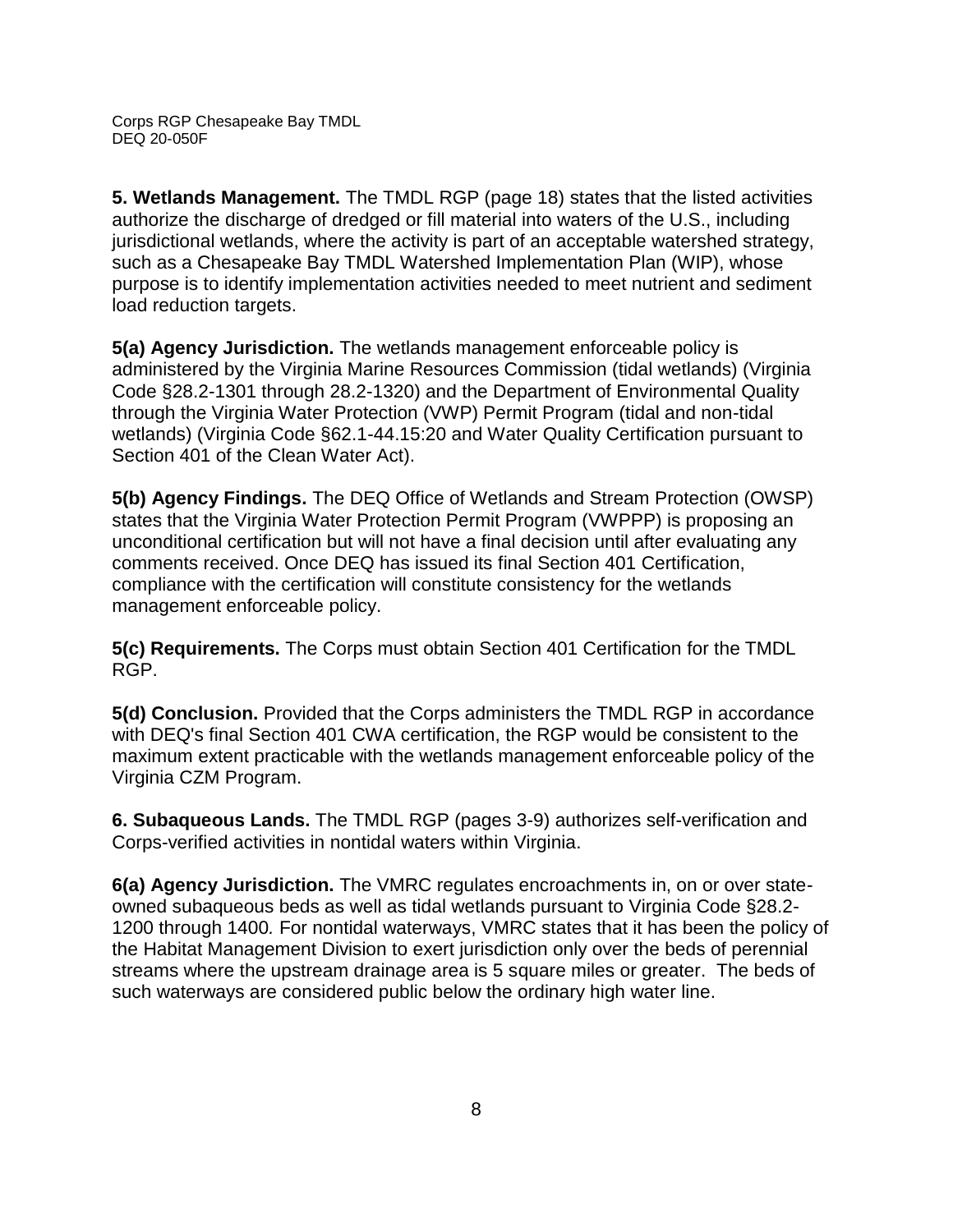**6(b) Agency Findings.** VMRC did not respond to DEQ's request for comments. VIMS states that it has no comments.

**6(c) Requirements.** A permit from VMRC may be required pursuant to Code of Virginia Section 28.2-1200 *et seq*. Pursuant to Chapter 12, 13 and 14 of Title 28.2 of the Code of Virginia, VMRC administers permits required for submerged lands, tidal wetlands, and beaches and dunes.

**6(d) Conclusion.** Provided adherence to any applicable requirements, the project would be consistent to the maximum extent practicable with the subaqueous lands management enforceable policy of the Virginia CZM Program.

# **ADDITIONAL ENVIRONMENTAL CONSIDERATIONS**

In addition to the enforceable policies of the Virginia CZM Program, comments also were provided with respect to applicable requirements and recommendations of the following programs:

## **1. Solid and Hazardous Waste Management.**

**1(a) Agency Jurisdiction.** On behalf of the Virginia Waste Management Board, the DEQ Division of Land Protection and Revitalization is responsible for carrying out the mandates of the Virginia Waste Management Act (Virginia Code §10.1-1400 *et seq*.), as well as meeting Virginia's federal obligations under the Resource Conservation and Recovery Act (RCRA) and the Comprehensive Environmental Response Compensation Liability Act (CERLA), commonly known as Superfund. The DEQ Division of Land Protection and Revitalization also administers those laws and regulations on behalf of the State Water Control Board that governs Petroleum Storage Tanks (Virginia Code §62.1-44.34:8 *et seq*.), including Aboveground Storage Tanks (9VAC25-91 *et seq*.) and Underground Storage Tanks (9VAC25-580 *et seq*. and 9VAC25-580-370 *et seq*.), also known as Virginia Tank Regulations, and § 62.1-44.34:14 *et seq*. which covers oil spills.

Virginia:

- Virginia Waste Management Act, Virginia Code § 10.1-1400 *et seq*.
- Virginia Solid Waste Management Regulations, 9VAC20-81 o (9VAC20-81-620 applies to asbestos-containing materials)
- Virginia Hazardous Waste Management Regulations, 9VAC20-60
	- o (9VAC20-60-261 applies to lead-based paints)
- Virginia Regulations for the Transportation of Hazardous Materials, 9VAC20-110.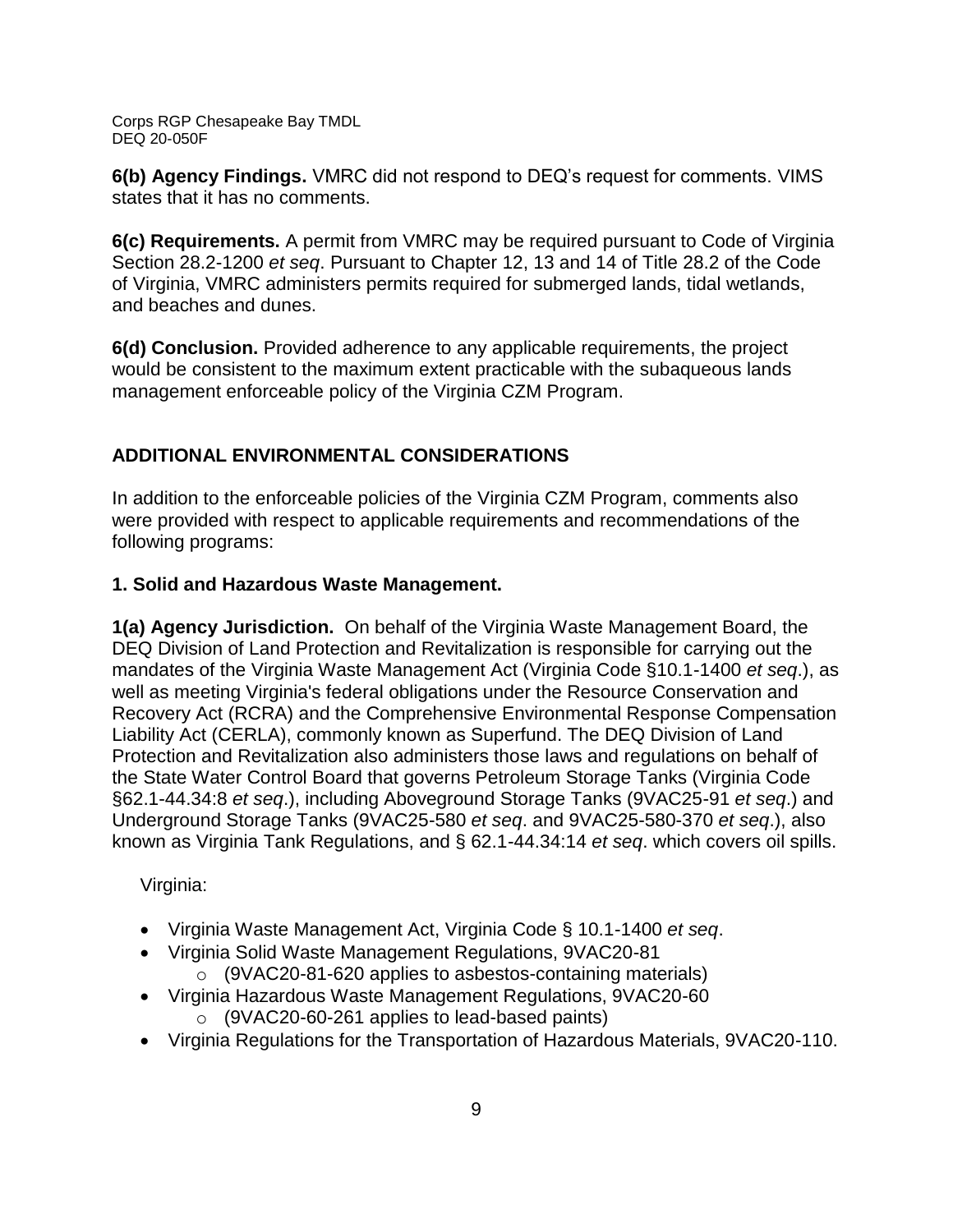Federal:

- Resource Conservation and Recovery Act (RCRA), 42 U.S. Code sections 6901 *et seq*.
- U.S. Department of Transportation Rules for Transportation of Hazardous Materials, 49 Code of Federal Regulations, Part 107
- Applicable rules contained in Title 40, Code of Federal Regulations.

**1(b) Agency Recommendations.** The DEQ Division of Land Protection and Revitalization (DLPR) recommends a search (at least 200-foot radius) of any landbased project areas using the following solid and hazardous waste databases to identify waste sites (including petroleum releases) in close proximity to the project area:

- Environmental Protection Agency (EPA) Comprehensive Environmental Response, Compensation, and Liability Information System (CERCLIS) Database: Superfund Information Systems Information on hazardous waste sites, potentially hazardous waste sites and remedial activities across the nation, including sites that are on the National Priorities List (NPL) or being considered for the NPL:
	- o [www.epa.gov/superfund/sites/cursites/index.htm](http://www.epa.gov/superfund/sites/cursites/index.htm)
- DEQ Online Database: Virginia Environmental Geographic Information Systems Information on Permitted Solid Waste Management Facilities, Impaired Waters, Petroleum Releases, Registered Petroleum Facilities, Permitted Discharge (Virginia Pollution Discharge Elimination System Permits) Facilities, Resource Conservation and Recovery Act (RCRA) Sites, Water Monitoring Stations, National Wetlands Inventory:
	- o www.deq.virginia.gov/ConnectWithDEQ/VEGIS.aspx

DEQ encourages all projects, including installation activities, to implement pollution prevention principles, including:

- the reduction, reuse and recycling of all solid wastes generated; and
- the minimization and proper handling of generated hazardous wastes.

**1(c) Requirements.** Test and dispose of any soil/sediment that is suspected of contamination or wastes that are generated during construction-related activities in accordance with applicable federal, state, and local laws and regulations.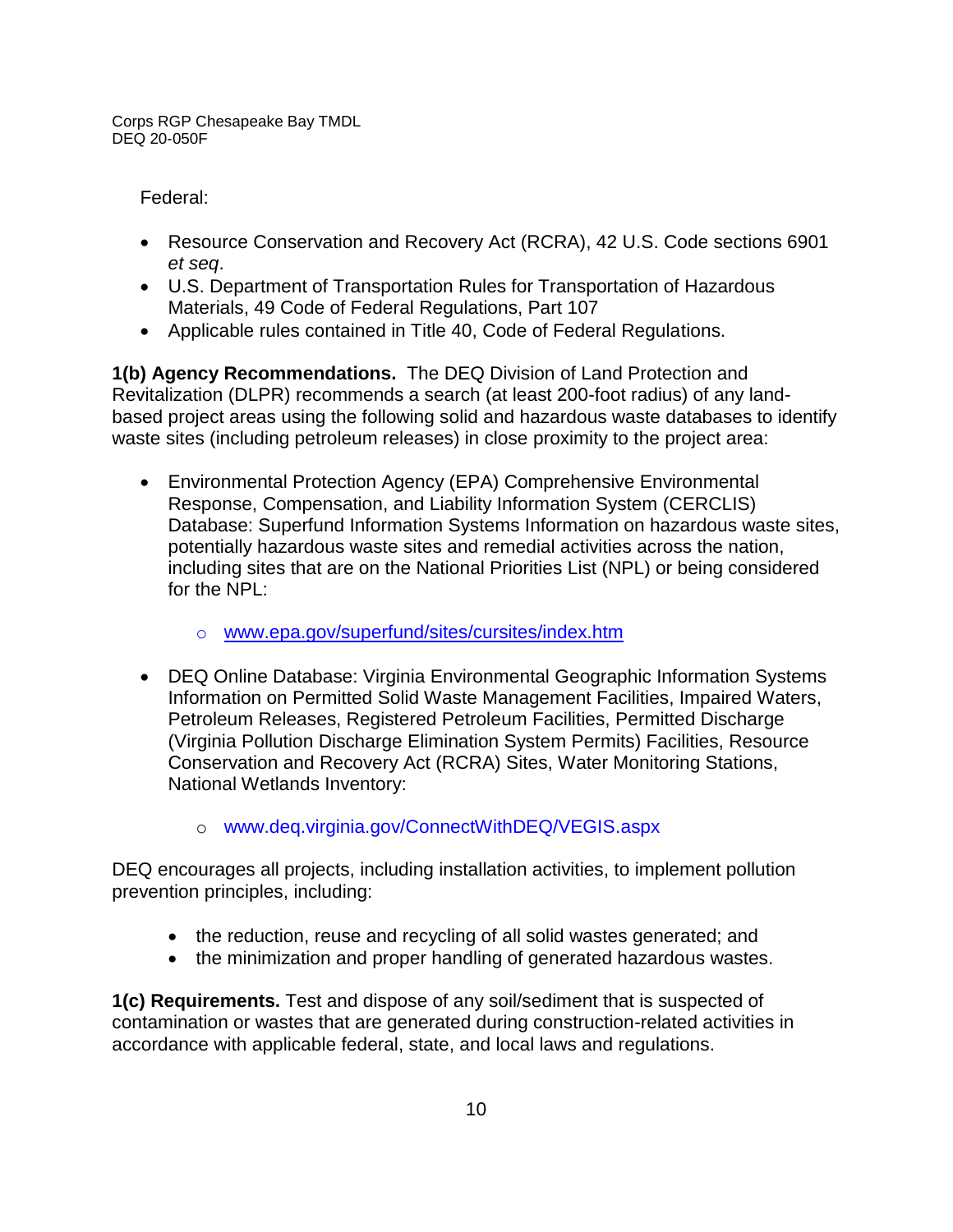## **2. Historic Structures and Architectural Resources.**

**2(a) Agency Jurisdiction.** The Virginia Department of Historic Resources (DHR) conducts reviews of both federal and state projects to determine their effect on historic properties. Under the federal process, DHR is the State Historic Preservation Office, and ensures that federal undertakings – including licenses, permits, or funding – comply with Section 106 of the National Historic Preservation Act of 1966, as amended, and its implementing regulation at 36 CFR Part 800. Section 106 requires federal agencies to consider the effects of federal projects on properties that are listed or eligible for listing on the National Register of Historic Places. For state projects or activities on state lands, DHR is afforded an opportunity to review and comment on (1) the demolition of state property; (2) major state projects requiring an EIR; (3) archaeological investigations on state-controlled land; (4) projects that involve a landmark listed in the Virginia Landmarks Register; (5) the sale or lease of surplus state property; (6) exploration and recovery of underwater historic properties; and (7) excavation or removal of archaeological or historic features from caves. See DHR's website for more information about applicable state and federal laws and how to submit an application for review: http://www.dhr.virginia.gov/StateStewardship/Index.htm.

**2(b) Requirement.** Coordinate at applicable with DHR pursuant to Section 106 of the National Historic Preservation Act.

**3. Pollution Prevention.** DEQ advocates that principles of pollution prevention and sustainability be used in all construction projects as well as in facility operations. Effective siting, planning, and on-site Best Management Practices (BMPs) will help to ensure that environmental impacts are minimized. However, pollution prevention and sustainability techniques also include decisions related to construction materials, design, and operational procedures that will facilitate the reduction of wastes at the source.

**3(a) Recommendations.** We have several pollution prevention recommendations that may be helpful in constructing or operating this facility:

 Consider development of an effective Environmental Management System (EMS). An effective EMS will ensure that the proposed facility is committed to complying with environmental regulations, reducing risk, minimizing environmental impacts, setting environmental goals, and achieving improvements in its environmental performance. DEQ offers EMS development assistance and recognizes facilities with effective Environmental Management Systems through its Virginia Environmental Excellence Program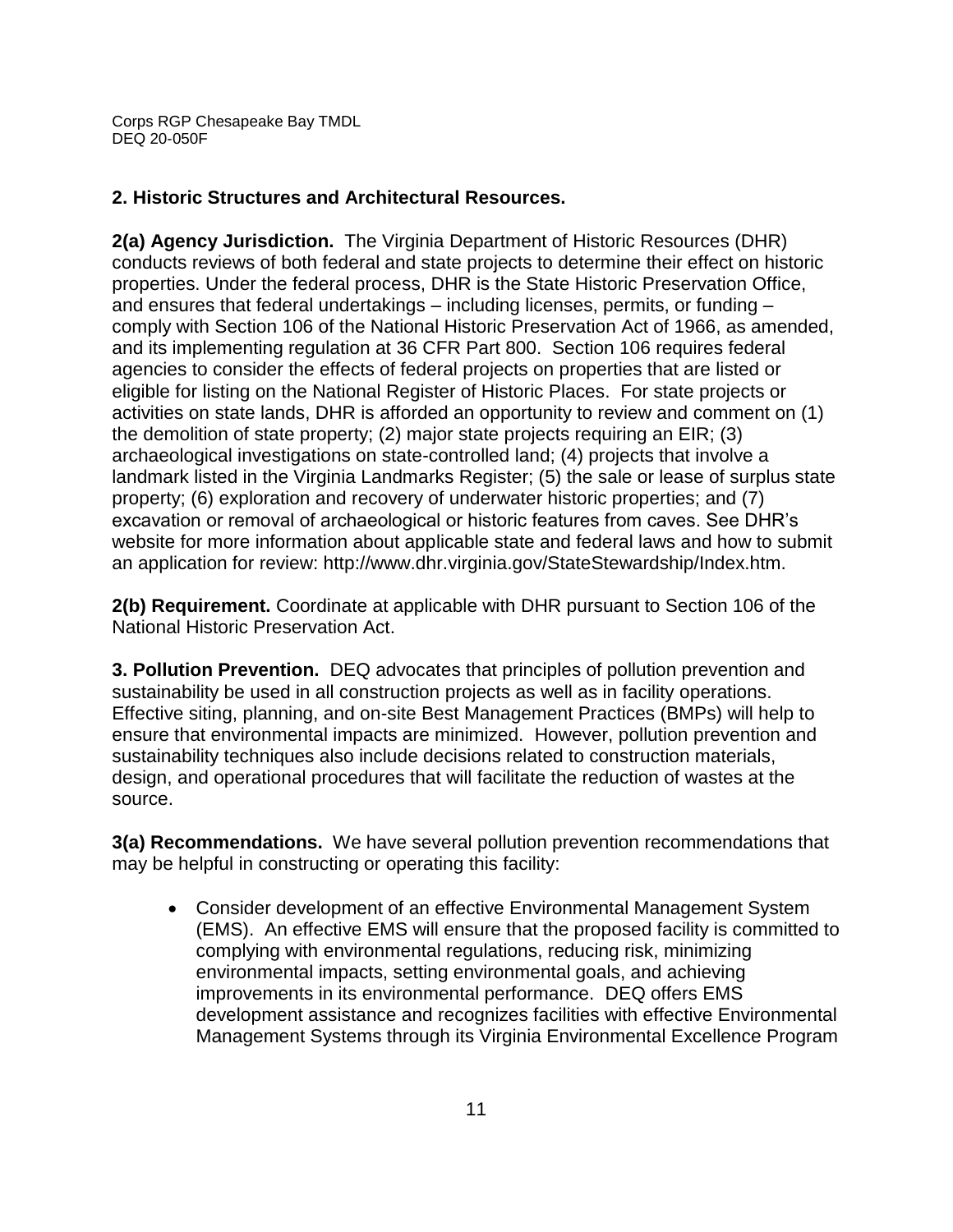> (VEEP). VEEP provides recognition, annual permit fee discounts, and the possibility for alternative compliance methods.

- Consider environmental attributes when purchasing materials. For example, the extent of recycled material content, toxicity level, and amount of packaging should be considered and can be specified in purchasing contracts.
- Consider energy efficiency when choosing materials and products, like insulation, fixtures, and HVAC systems.
- Consider contractors' commitment to the environment when choosing contractors. Specifications regarding raw materials and construction practices can be included in contract documents and requests for proposals.
- Choose sustainable materials and practices for building construction and design.
- Integrate pollution prevention techniques into the facility maintenance and operation, to include inventory control for centralized storage of hazardous materials. Maintenance facilities should have sufficient and suitable space to allow for effective inventory control and preventive maintenance.

DEQ's Office of Pollution Prevention provides information and technical assistance relating to pollution prevention techniques and EMS. If interested, please contact DEQ (Meghann Quinn at 804-698-4021).

**4. Pesticides and Herbicides.** In general, when pesticides or herbicides must be used, their use should be strictly in accordance with manufacturers' recommendations. In addition, DEQ recommends that the responsible agent use the least toxic pesticides or herbicides effective in controlling the target species. For more information on pesticide or herbicide use, please contact the Virginia Department of Agriculture and Consumer Services (804- 371-6560).

## **5. Natural Heritage Resources.**

## **5(a) Agency Jurisdiction**.

**5(a)(i) The Virginia Department of Conservation and Recreation's (DCR) Division of Natural Heritage (DNH):** DNH's mission is conserving Virginia's biodiversity through inventory, protection and stewardship. The Virginia Natural Area Preserves Act (Virginia Code §10.1-209 through 217), authorized DCR to maintain a statewide database for conservation planning and project review, protect land for the conservation of biodiversity, and to protect and ecologically manage the natural heritage resources of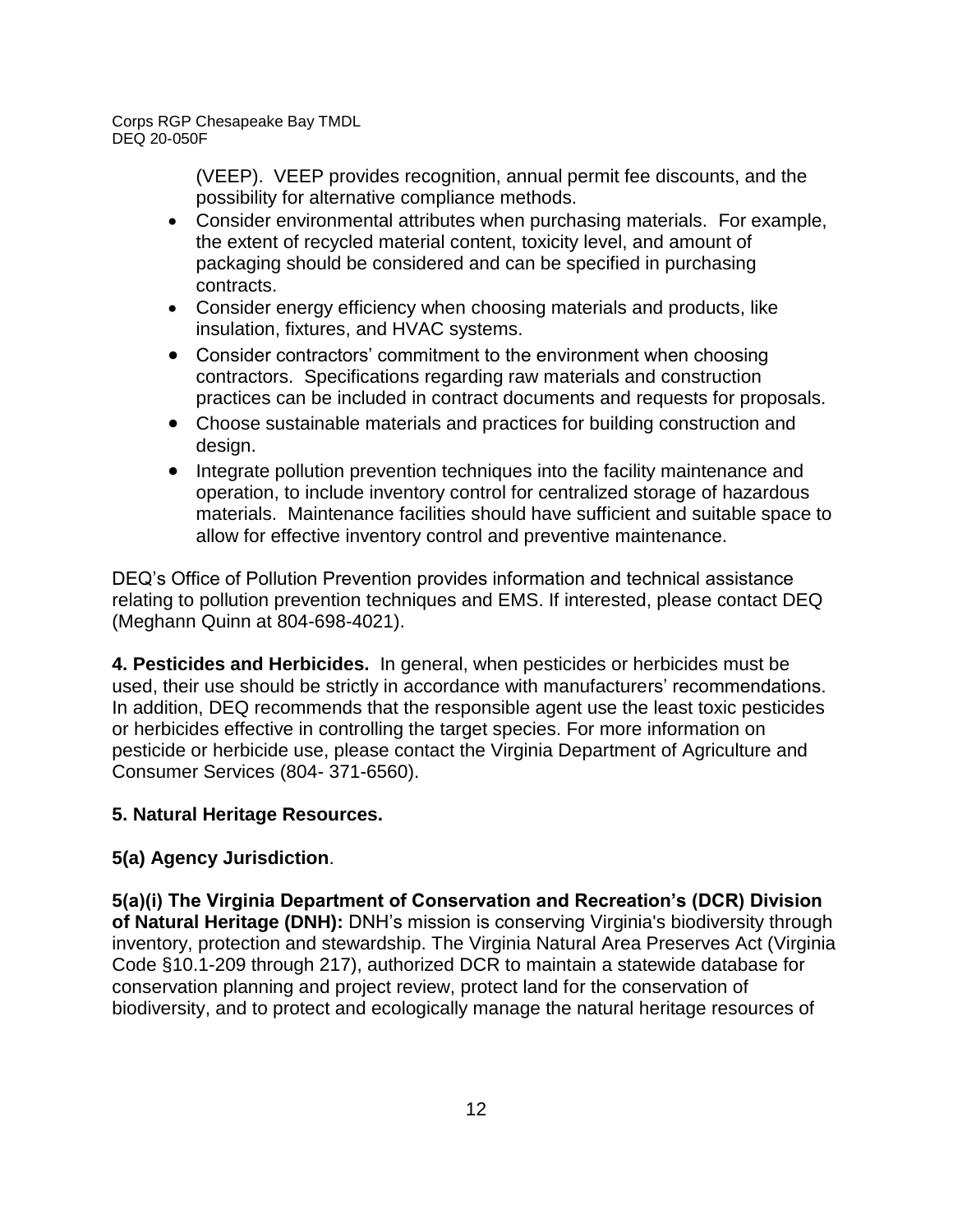Virginia (the habitats of rare, threatened and endangered species, significant natural communities, geologic sites, and other natural features).

## **5(a)(ii) The Virginia Department of Agriculture and Consumer Services (VDACS):**

The Endangered Plant and Insect Species Act of 1979 (Virginia Code Chapter 39 §3.1- 1020 through 1030) authorizes VDACS to conserve, protect and manage endangered and threatened species of plants and insects. Under a Memorandum of Agreement established between VDACS and the DCR, DCR represents VDACS in comments regarding potential impacts on state-listed threatened and endangered plant and insect species.

**5(b) Agency Findings – Natural Heritage Resources.** DCR documents natural heritage resources within military bases in Northern Virginia including Fort Belvoir for which the Corps TMDL RGP may be applied. DCR has reviewed the TMDL RGP and offers the following comments:

- DCR supports activities that reduce nutrient and sediment loading into waters of the U.S, including jurisdictional wetlands as part of the Chesapeake Bay TMDL mandates.
- DCR supports the required coordination with the U.S. Fish and Wildlife Service in regards to impacts to federally endangered and threatened species as a part of the application process including coordinating with state agencies for impacts to Rare, Threatened and Endangered species as stated on Page 12: Applicants must coordinate with the appropriate State agency to determine if the proposed activity may have an effect on State listed rare, threatened, or endangered species, this information is not required as part of this application."
- DCR supports revegetation of the project area with native plant species including pollinator species when possible. The following two resources may be helpful in identifying native plants appropriate for restoration: the DCR Native Plant Finder <https://www.dcr.virginia.gov/natural-heritage/native-plants-finder> and the DCR Solar Site Native Plant Finder [https://www.dcr.virginia.gov/natural](https://www.dcr.virginia.gov/natural-heritage/pollinator-smart)[heritage/pollinator-smart.](https://www.dcr.virginia.gov/natural-heritage/pollinator-smart) In addition, Virginia native species alternatives to the non-native species listed in the Virginia Erosion and Sediment Control Handbook (Third Edition 1992), can be found in the 2017 addendum titled "Native versus Invasive Plant Species": [https://www.deq.virginia.gov/Portals/0/DEQ/Water/Publications/NativeInvasiveF](https://www.deq.virginia.gov/Portals/0/DEQ/Water/Publications/NativeInvasiveFAQ.pdf) [AQ.pdf.](https://www.deq.virginia.gov/Portals/0/DEQ/Water/Publications/NativeInvasiveFAQ.pdf) Page 3 of the addendum provides a list of native alternatives for nonnatives commonly used for site stabilization including native cover crop species (i.e. Virginia wildrye). DCR also supports the development and implementation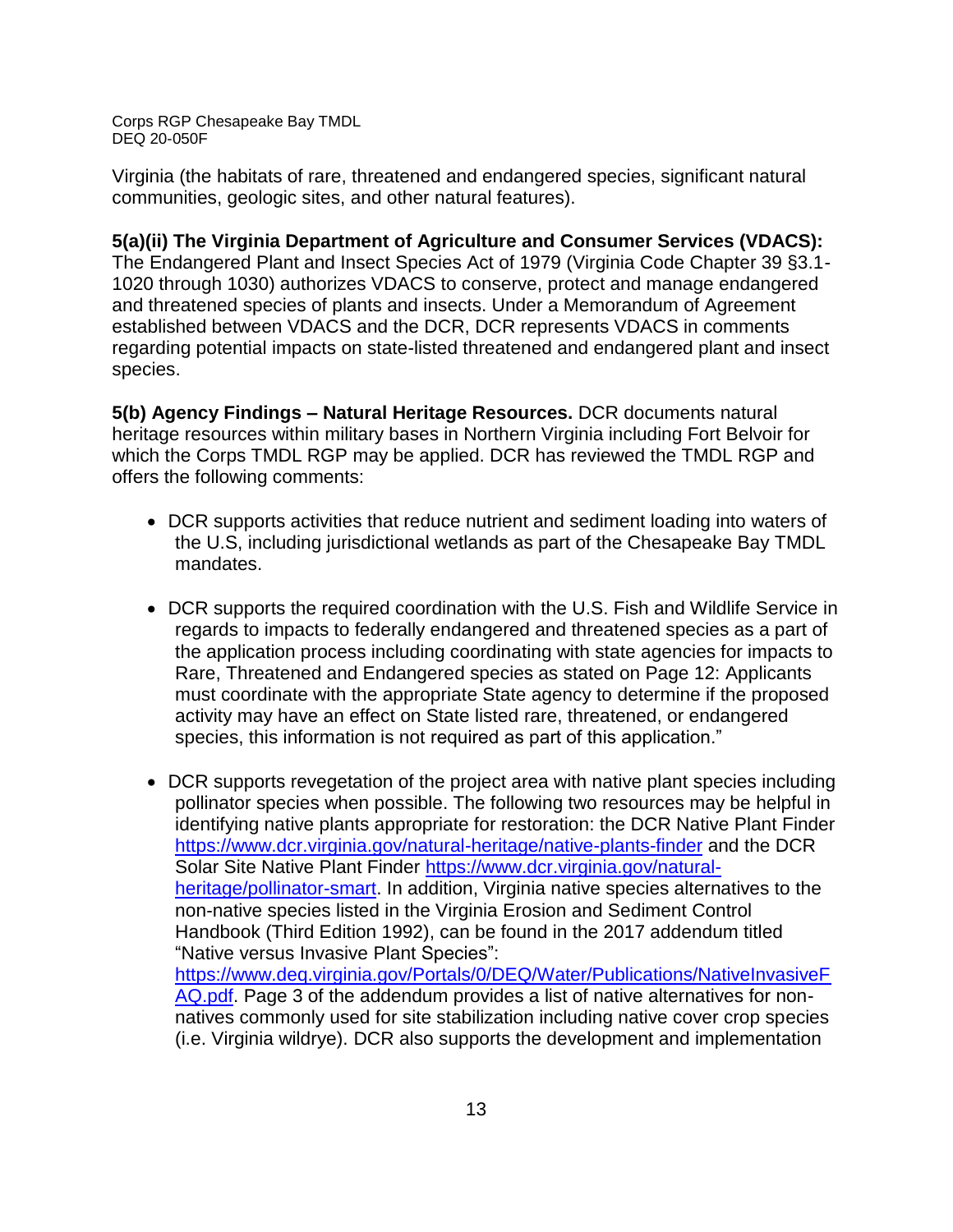of an invasive species monitoring plan.

#### **5(c) Agency Recommendations.** DCR has the following recommendations:

- DCR recommends that self-verified activities or Corps-verified activities with potential to impact natural heritage resources including significant natural communities as defined by "The Classification of Ecological Groups and Community Types" document [https://www.dcr.virginia.gov/natural-heritage/natural](https://www.dcr.virginia.gov/natural-heritage/natural-communities/document/comlist04-17.pdf)[communities/document/comlist04-17.pdf](https://www.dcr.virginia.gov/natural-heritage/natural-communities/document/comlist04-17.pdf) not be authorized by this regional permit.
- On Page 5 under Conversion Limits, DCR recommends the definition for "Conversion" (the changing of a wetland plant type community to another wetland plant type community) be revised to "the changing of an ecological wetland community group to another ecological wetland community group". Examples of wetland ecological groups include Coastal Plain Depression Swamps and Ponds and Coastal Plain/Piedmont Seepage Swamps as identified in the Table of Contents of "The Classification of Ecological Groups and Community Types" document

[\(https://www.dcr.virginia.gov/natural-heritage/natural-](https://www.dcr.virginia.gov/natural-heritage/natural-communities/document/comlist04-17.pdf)

[communities/document/comlist04-17.pdf](https://www.dcr.virginia.gov/natural-heritage/natural-communities/document/comlist04-17.pdf) ). These ecological community wetland groups are also referenced in the Norfolk District Wetland Attribute Form currently available for public comment (see Appendix B of Procedures Manual). The classification of ecological community groups is easier than the community type classification, which is based on species composition and vegetation structure. Classifying communities to "type" would require a higher level of scientific expertise. DCR supports the inclusion of this wetland conversion category as part of the overall conversion threshold for authorization under the TMDL RGP.

## **6. Floodplain Management.**

**6(a) Agency Jurisdiction.** DCR is the lead coordinating agency for the Commonwealth's floodplain management program and the National Flood Insurance Program (Executive Memorandum 2-97). Pursuant to §10.1-603 of the Virginia Code and in accordance with 44 CFR section 60.12 of the National Flood Insurance Program Regulations for Floodplain Management and Flood Hazard Identification, all construction or land-disturbing activities initiated by an agency of the Commonwealth, or by its contractor, in floodplains shall be submitted to the locality and comply with the locally adopted floodplain management ordinance. New state-owned buildings shall not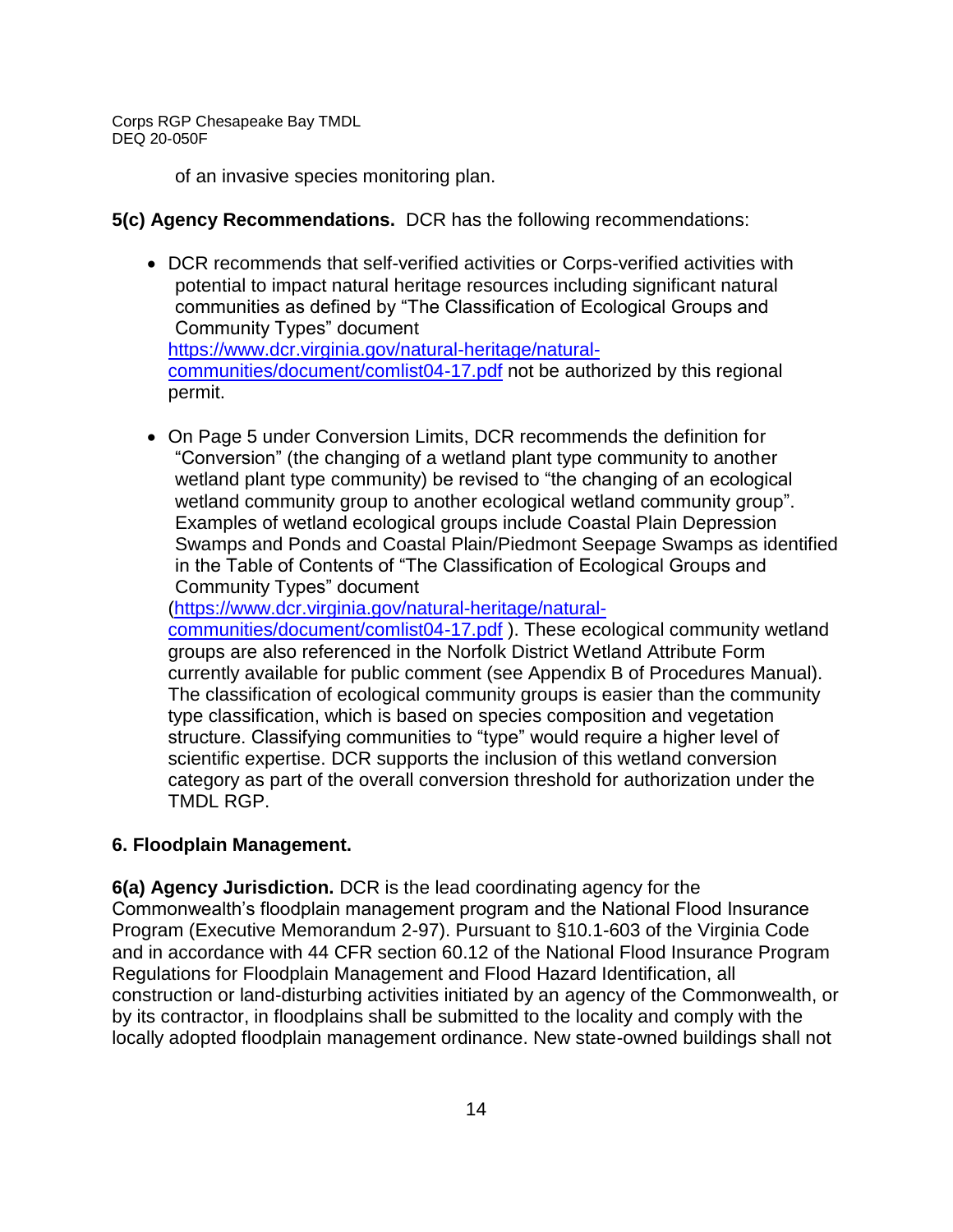be constructed within a 100-year floodplain unless a variance is granted by the director of the Division of Engineering and Buildings at the Department of General Services as Building Official for state-owned buildings (Virginia Code, §36-98.1). If a locality is not participating in the National Flood Insurance Program, the project does not need to be reviewed by the locality.

**6(b) Agency Recommendation.** For federal projects, DCR encourages the applicant/developer to reach out to the local floodplain administrator and comply with the community's local floodplain ordinance. If the project is located in the Special Flood Hazard Area (SFHA), DCR recommends that this project comply with the community's local floodplain ordinance. To find flood zone information, use the Virginia Flood Risk Information System (VFRIS): [www.dcr.virginia.gov/vfris.](http://www.dcr.virginia.gov/vfris)

**6(c) Requirement.** Projects conducted by federal agencies within the SFHA must comply with Executive Order 11988: Floodplain Management. All development within a Special Flood Hazard Area (SFHA), as shown on the locality's Flood Insurance Rate Map (FIRM), must be permitted and comply with the requirements of the local floodplain ordinance.

## **7. Water Supply.**

**7(a) Agency Jurisdiction.** The Virginia Department of Health (VDH) Office of Drinking Water (ODW) reviews projects for the potential to impact public drinking water sources (groundwater wells, springs and surface water intakes). The VDH ODW administers both federal and state laws governing waterworks operation.

**7(b) Agency Finding.** VDH has no comments.

**8. Local Coordination.** As customary, DEQ invited the affected locality and planning district commission to comment.

**8(a) Agency Jurisdiction.** In accordance with CFR 930, Subpart A, § 930.6(b) of the *Federal Consistency Regulations*, DEQ, on behalf of the state, is responsible for securing necessary review and comment from other state agencies, the public, regional government agencies, and local government agencies, in determining the Commonwealth's concurrence or objection to a federal consistency certification.

**8(b) Agency Recommendations.** Fairfax County states that as a federal entity, the Corps is not subject to the provisions of the Fairfax County Chesapeake Bay Preservation Ordinance (CBPO) or the associated RPA generated by the county. As a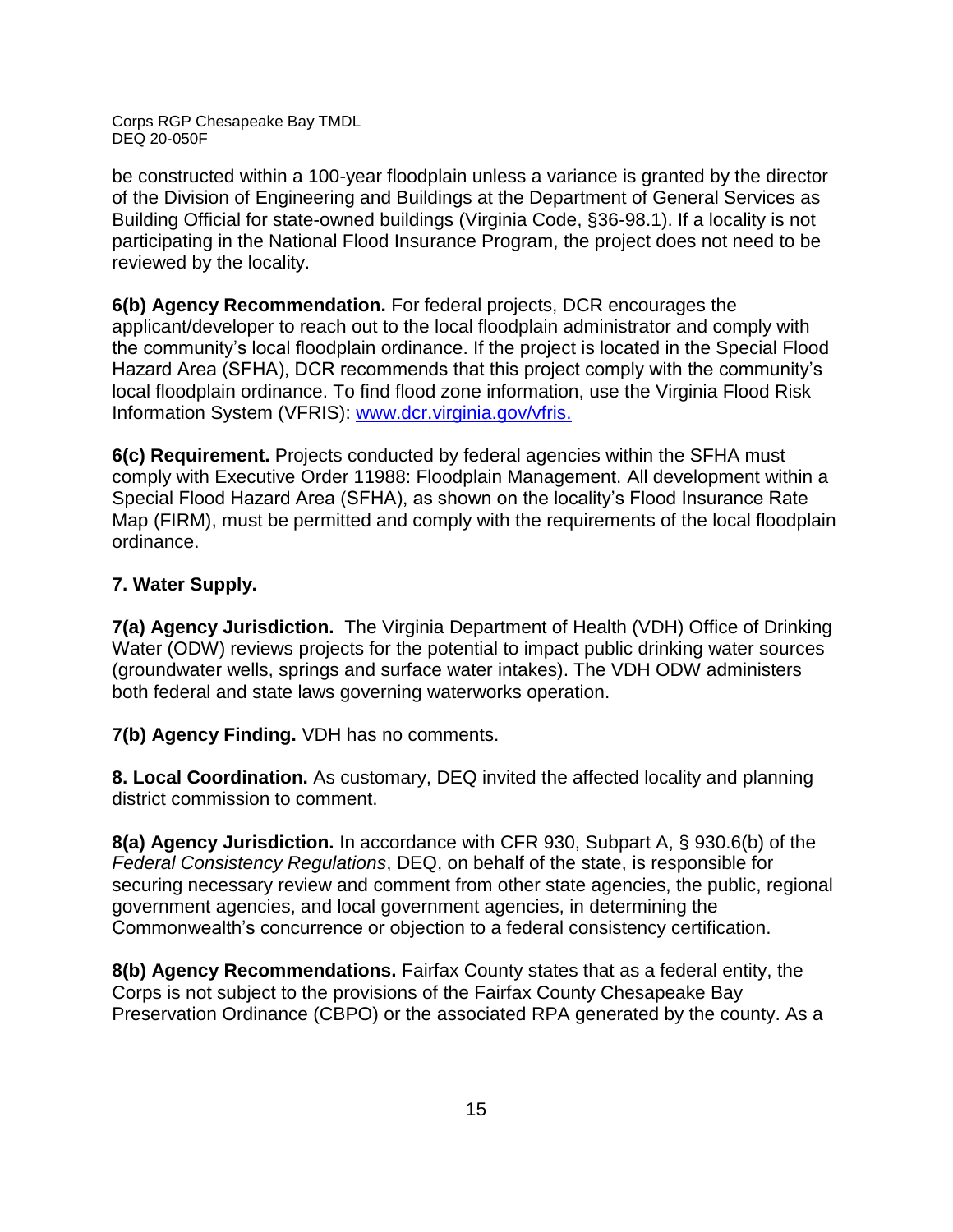result, the Corps does not use the RPA maps produced by Fairfax County and, instead, delineates RPAs on its individual installations.

While recognizing that the Corps is not subject to the provisions of the Fairfax County CBPO, staff offers the following recommendations:

- Fairfax County requests that the Corps follow the floodplain management requirements contained in Fairfax County Zoning Ordinance, Article 2, Part 9, Floodplain Regulations and notify the county of any floodplain changes that might impact FEMA Flood Insurance Rate Maps.
- Fairfax County asks that the Corps meet the county's CBPO as described in Chapter 118 of the County Code, including conformance with the requirements for areas designated as RPAs and RMAs.
- Fairfax County welcomes opportunities to partner on implementation activities, such as stream restorations, that may help achieve mutual Chesapeake Bay TMDL goals and local TMDL objectives. Staff notes that the Fort Belvoir installation is spread across three watersheds, including Pohick Creek, Accotink Creek, and Dogue Creek, all of which are listed as impaired by DEQ.
- For individual projects undertaken in accordance with the proposed RGP, staff recommends that project staff consult and coordinate with the Northern Virginia Soil and Water Conservation District and the county Department of Public Works and Environmental Services regarding mitigation procedures. Additionally, staff recommends that the Corps schedule briefings before the Fairfax County Wetlands Board regarding any proposed actions affecting tidal wetlands, freshwater wetlands, and floodplains, to include project impacts and remediation measures.

## **REGULATORY AND COORDINATION NEEDS**

- **1. Air Quality Regulations.** The following regulations may apply during construction:
	- asphalt-paving (9VAC5-45-780 *et seq.*);
	- fugitive dust and emissions control (9VAC5-50-60 *et seq.*);
	- permits for fuel-burning equipment (9VAC5-80-110 et seq.); and
	- open burning restrictions (9VAC5-130 *et seq.*).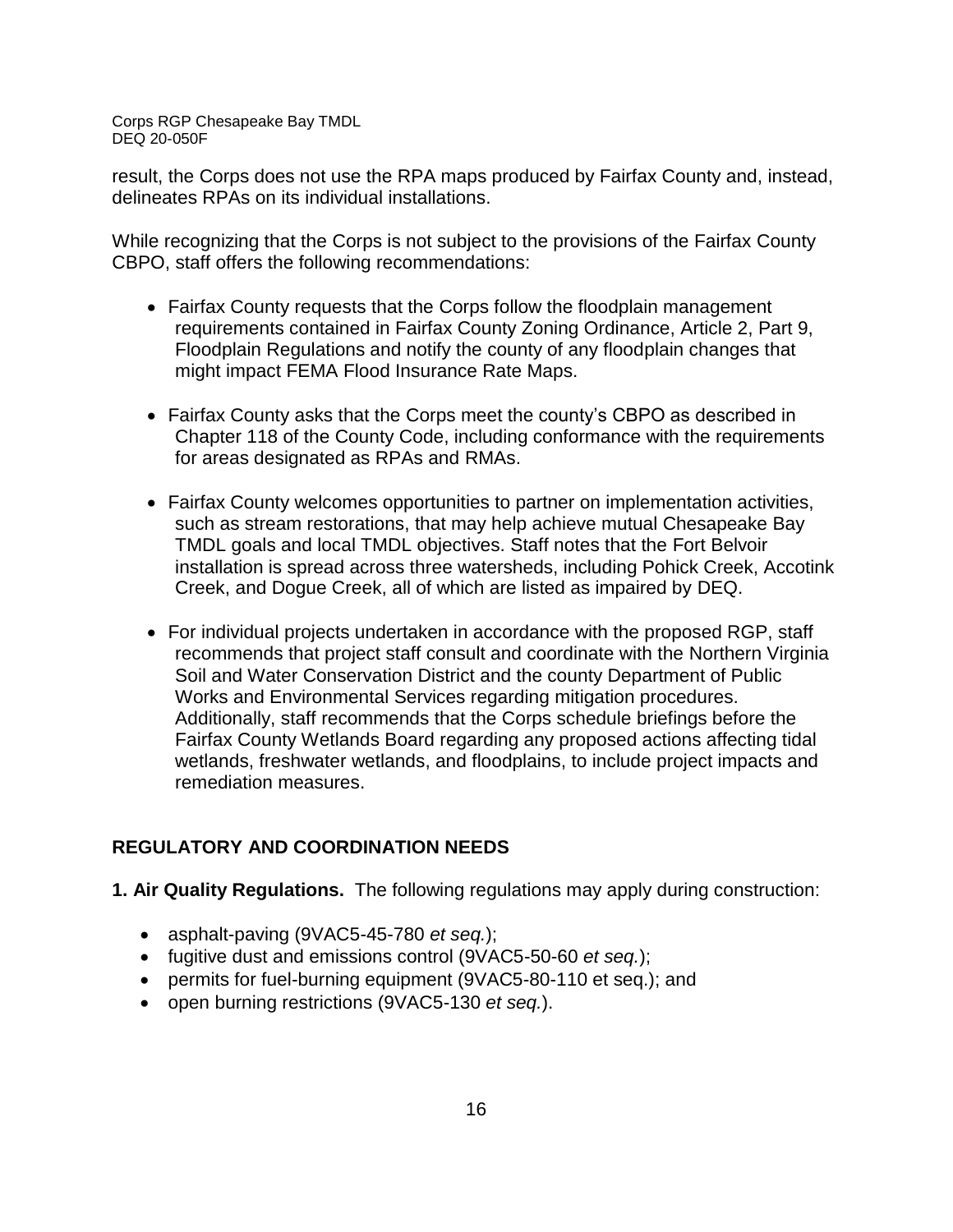Contact officials with the appropriate locality for information on any local requirements pertaining to open burning if necessary. Contact DEQ NRO (Justin Wilkinson at Justin.Wilkinson@deq.virginia.gov) for additional information on air regulations if necessary.

**2. Coastal Lands Management.** The project must be conducted in a manner that is consistent with the coastal lands management enforceable policy of the Virginia CZM Program as administered by DEQ pursuant to the Chesapeake Bay Preservation Act (Virginia Code 62.1-44.15 *et seq*.) and the Chesapeake Bay Preservation Area Designation and Management Regulations (9VAC25-830 *et. seq.*). Coordinate with the locality for project-specific questions. For additional information about DEQ's comments, contact DEQ LGAP (Daniel Moore at Daniel.Moore@deq.virginia.gov).

## **3. Nonpoint Source Pollution Control.**

**3(a) Erosion and Sediment Control and Stormwater Management***.* This project must comply with Virginia's Erosion and Sediment Control Law (Virginia Code § 62.1- 44.15:61) and Regulations (9VAC25-840-30 *et seq*.) and Stormwater Management Law (Virginia Code § 62.1-44.15:31) and Regulations (9VAC25-870-210 *et seq*.) as administered by DEQ. Erosion and sediment control, and stormwater management requirements should be coordinated with the DEQ NRO (Kelly Vanover at [Kelly.Vanover@deq.virginia.gov\)](mailto:Kelly.Vanover@deq.virginia.gov).

**3(b) General Permit for Stormwater Discharges from Construction Activities (VAR10).** The operator or owner of a construction activity involving land disturbance of equal to or greater than 1 acre is required to register for coverage under the General Permit for Discharges of Stormwater from Construction Activities and develop a project specific stormwater pollution prevention plan (SWPPP). Specific questions regarding the Stormwater Management Program requirements should be directed to DEQ (Holly Sepety at 804-698-4039) (Reference: VSML §62.1-44.15 *et seq*.).

## **4. Subaqueous Lands.** Contact VMRC (Mark Eversole

Mark.Eversole@mrc.virginia.gov) regarding any requirements for potential subaqueous lands impacts.

**5. Solid and Hazardous Wastes.** Contact DEQ NRO (Richard Doucette at 703-583- 3813 or Richard.Doucette@deq.virginia.gov) for additional information about waste management if necessary.

**6. Natural Heritage Resources.** Contact the DCR DNH (804-371-2708) for additional information about its comments and recommendations.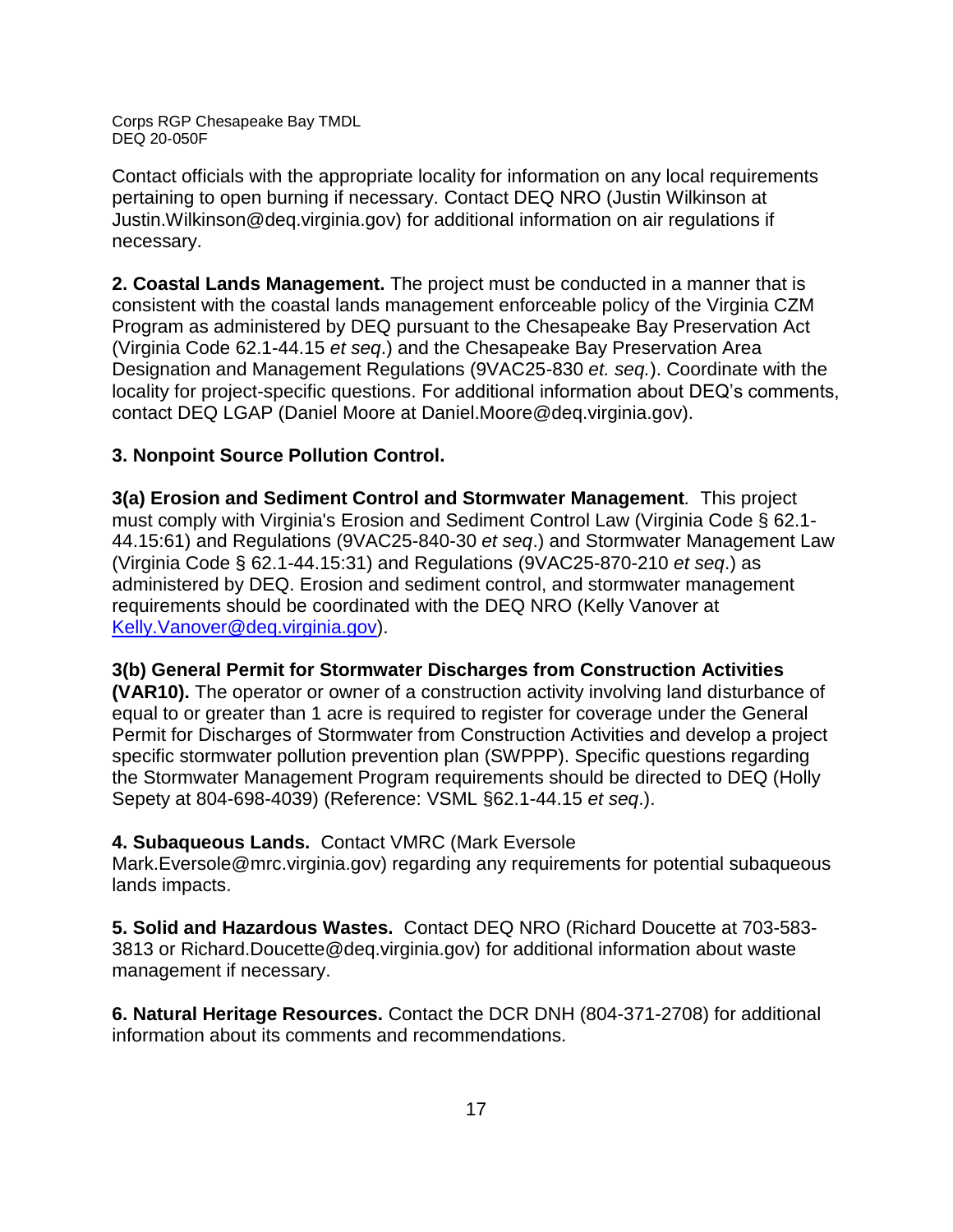**7. Floodplain Management.** The applicant should ensure compliance with applicable floodplain requirements. To find flood zone information, use the Virginia Flood Risk Information System (VFRIS): [www.dcr.virginia.gov/vfris.](http://www.dcr.virginia.gov/vfris) To find community NFIP participation and local floodplain administrator contact information, use DCR's Local Floodplain Management Directory: [www.dcr.virginia.gov/dam-safety-and](http://www.dcr.virginia.gov/dam-safety-and-floodplains/floodplain-directory)[floodplains/floodplain-directory.](http://www.dcr.virginia.gov/dam-safety-and-floodplains/floodplain-directory)

**8. Fisheries Management.** Contact DGIF (Amy Ewing at Amy.Ewing@dgif.virginia.gov) for additional information about its comments and recommendations as necessary.

**9. Historic Resources.** Coordinate with DHR (Roger Kirchen at [Roger.Kirchen@dhr.virginia.gov\)](mailto:Roger.Kirchen@dhr.virginia.gov) as necessary pursuant to Section 106 of the National Historic Preservation Act.

**10. Local Coordination.** Contact Fairfax County (Joseph Gorney at 703-324-1380 or [joseph.gorney@fairfaxcounty.gov\)](mailto:joseph.gorney@fairfaxcounty.gov) for additional information about its comments.

Thank you for the opportunity to comment. The detailed comments of reviewers are attached. If you have questions, please do not hesitate to call me at (804) 698-4204 or Julia Wellman at (804) 698-4326.

Sincerely,

But Raft

Bettina Rayfield, Manager Environmental Impact Review and Long Range Priorities Program

**Enclosures** 

ec: Robbie Rhur, DCR Amy Ewing, DGIF Arlene Warren, VDH Roger Kirchen, DHR Mark Eversole, VMRC Emily Hein, VIMS Joseph Gorney, Fairfax County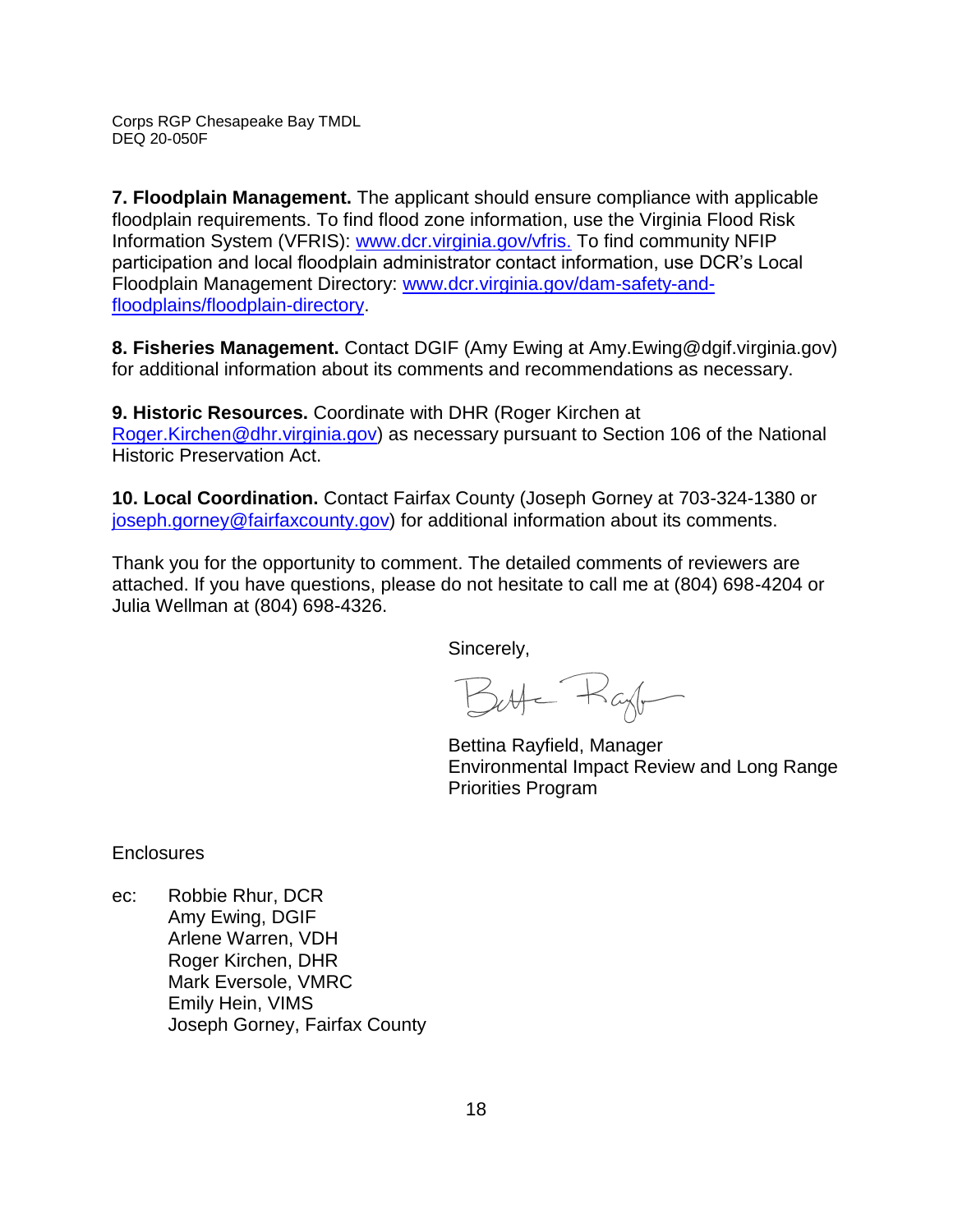## **GOVERNMENT OF THE DISTRICT OF COLUMBIA**

Department of Energy and Environment

June 11, 2020

Mr. Daniel P. Swenson, Chief Department of the Army Baltimore District, U.S. Army Corps of Engineers ATTN: Regulatory Branch 2 Hopkins Plaza Baltimore, MD 21201

Project: Water Quality Certification # DC-020-006 Chesapeake Bay Total Maximum Daily Load Regional General Permit

Dear Mr. Swenson:

 $\star$  DEPARTMENT

The Regulatory Review Division (RRD) of the District Department of Energy and Environment (DOEE) has evaluated the Department of the Army application for a water quality certification (WQC) under Section 401 of the Clean Water Act for the Chesapeake Bay Total Maximum Daily Load Regional General Permit (TMDL RGP) dated April 13, 2020. The proposed, modified TMDL RGP would authorize activities in waters of the United States, including jurisdictional wetlands, which are part of an overall watershed strategy (e.g. Chesapeake Bay TMDL Watershed Implementation Plan (WIP)) for an additional five year period.

RRD has reviewed the TMDL RGP and determined that the public interest in the activities authorized under the proposed TMDL RGP in the District of Columbia, requires an individual comprehensive review process and evaluation through the Section 401 water quality certification (WQC) by DOEE. The District is a small, highly urbanized area, and has a small relative amount of wetlands and streams that serve important functions. RRD is required to manage and adequately protect the District's limited natural resources. The substantive standards found in the Environmental Protection Agency Clean Water Act §404(b)(1) guidelines, the USACE's public interest review regulations, and policy memoranda of the two agencies provide for this public interest review by both the USACE and DOEE.

Therefore, DOEE denies a water quality certification under Section 401 of the Clean Water Act, for the TMDL RGP. Any activity requiring a TMDL RGP within the District of Columbia must first obtain an activity-specific WQC or waiver from DOEE before proceeding under the TMDL RGP.

All applicants applying for a TMDL RGP for proposed work within the District of Columbia are required to obtain permit-specific WQC's from DOEE. The joint permit application form for proposed work in the District of Columbia should indicate that the application form and all supporting documents must also be submitted to RDD by:

- Electronic submittal to **Jennifer.dietzen** $@dc.gov$ ; or
- Mail to: Jennifer Dietzen Water Resources Plan Review and Flood Control Branch Regulatory Review Division